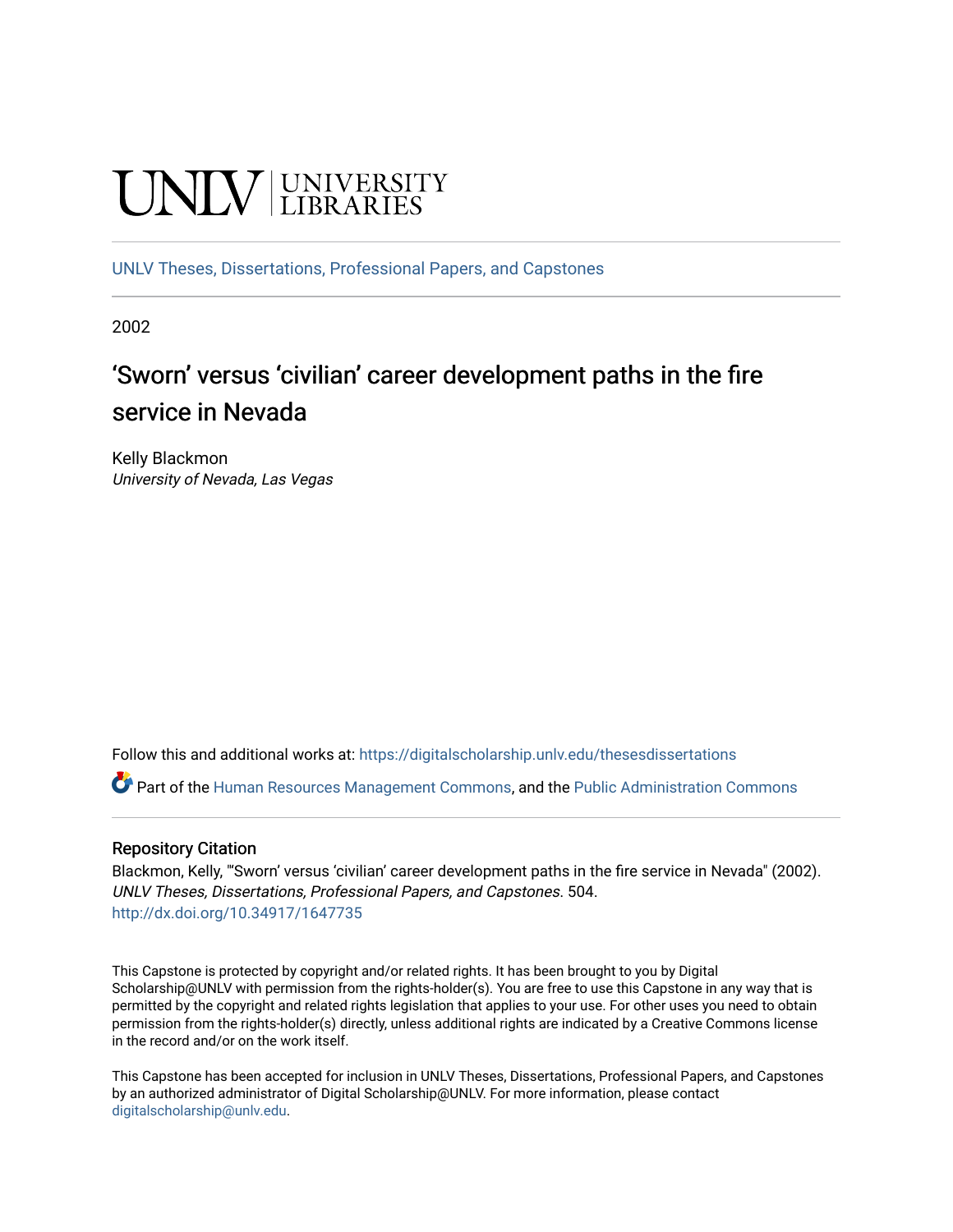# **'Sworn' Versus 'Civilian' Career**

## **Development Paths in the**

## **Fire Service in Nevada**

**Kelly Blackmon** 

**Professional Paper for Master in Public Administration, University of Nevada, Las Vegas 2002**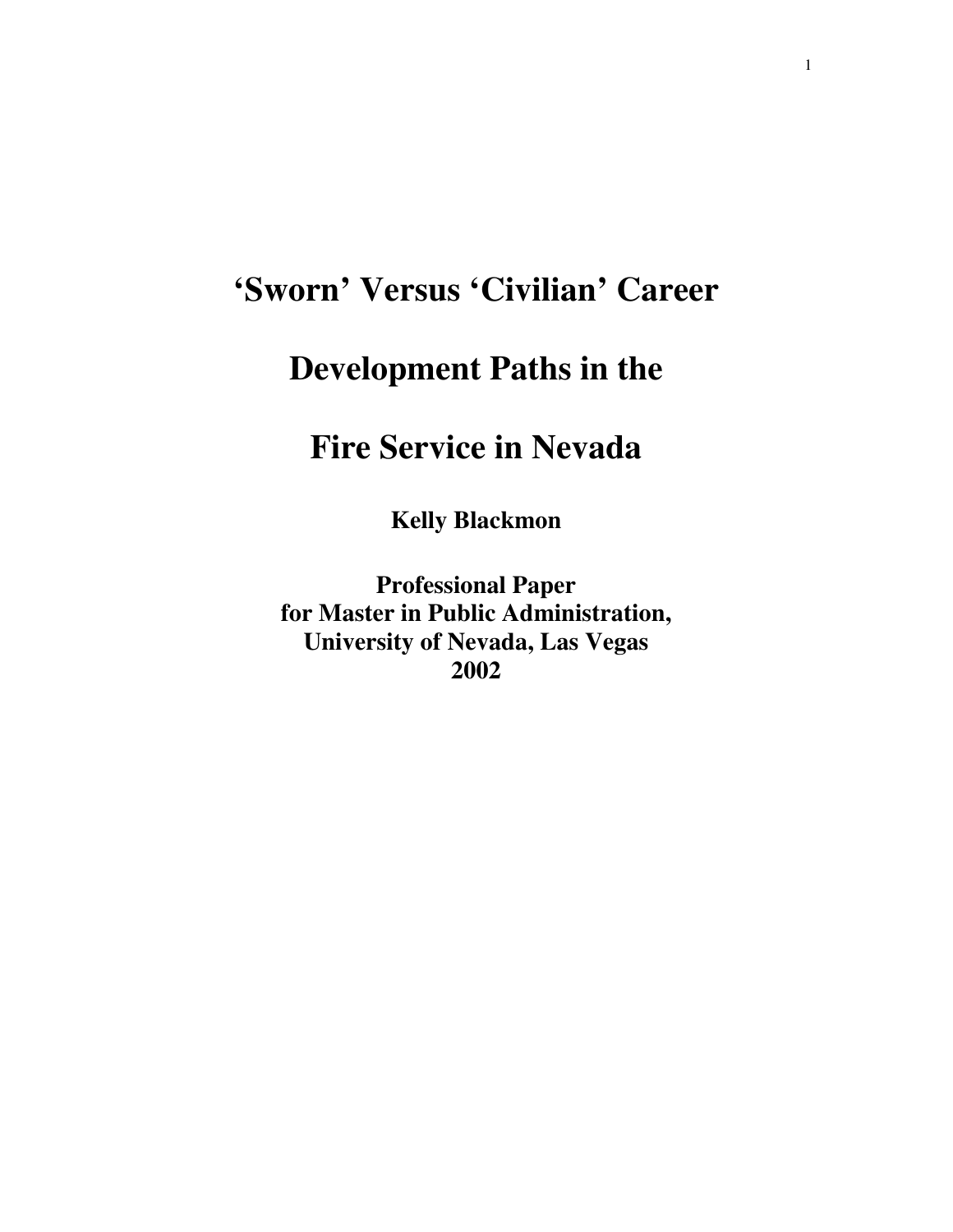#### **ABSTRACT**

The Clark County Fire Department has no formal career development path for fire prevention (civilian) personnel as it does for suppression (sworn) personnel. The purpose of this paper is to compare the career paths developed for suppression personnel and prevention personnel in five fire departments throughout the State of Nevada. Each department was chosen because they have over 100 total employees.

Three dimensions relevant to the extent to which a career development path exists were identified and each department was assessed terms of these dimensions. The results illustrated the need to enhance the career development path in prevention to more closely align with suppression's path.

Recommendations include continuing skills training, supervisor training, educational and certification requirements for promotional and supervisory positions, and additional promotional and supervisory levels to increase the career opportunities within the division.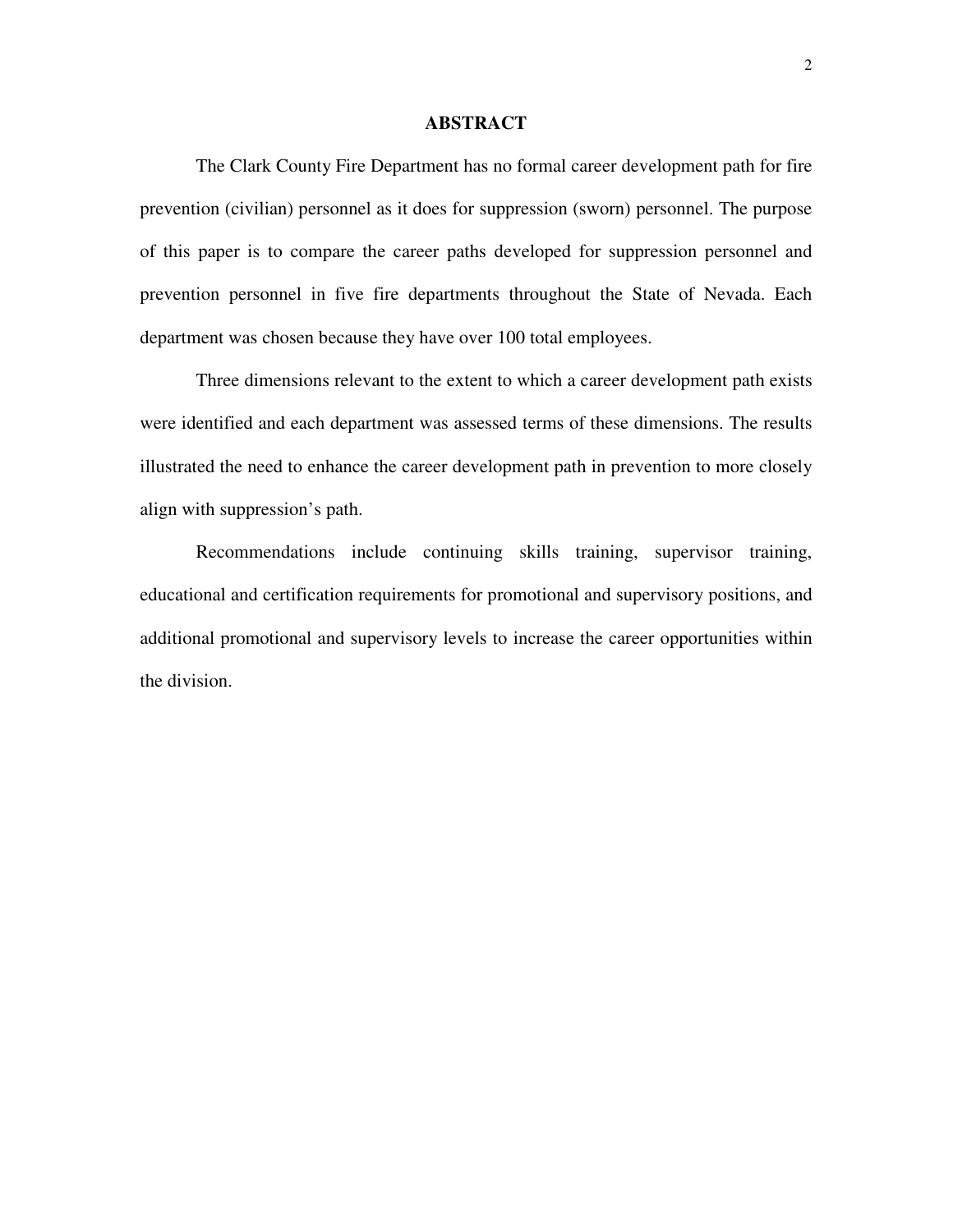#### **INTRODUCTION**

 The goal of the fire service is to minimize the risk of life and property loss from fire (Wieder and Smith, 1998). The differences in how this goal is accomplished are what create the myriad positions in the fire service today. The firefighter is the backbone of the fire service in the public eye because they respond in an emergency situation. They hand an old woman the resuscitated cat that she has been frantic to find since the firefighters pulled her from her burning home. They are those who arrive quickly enough to put out a fire so a family's home is not a total loss. Firefighters today are asked to perform an increasing number of tasks including emergency medical service, responding to hazardous materials incidents, knowing where the target hazards are in their first-in area, assisting in training outside entities when needed, and many others too numerous to mention here. On a regular basis these individuals are asked to perform tasks that cannot be taught in a textbook, a classroom, or even a fire training facility. Firefighters are generally well paid and receive an excellent benefits package negotiated through the local firefighter's union or association. Firefighter positions are highly prized. This is the case for the Clark County Fire Department as is evidenced by the number of applicants for the firefighter position in recent years (over 3,000 in the year 2000, according to the Clark County Human Resources Department).

 Once the applicants have passed all hiring requirements to become Clark County firefighters, they enter the department's 20-week rookie school. During this 'boot camp', cadets learn the skills they will need to perform the functions of a firefighter. At the end of the 20 weeks, they take an oath and are treated to a formal ceremony during which they are 'pinned' with their badges. It is at this juncture that the difference between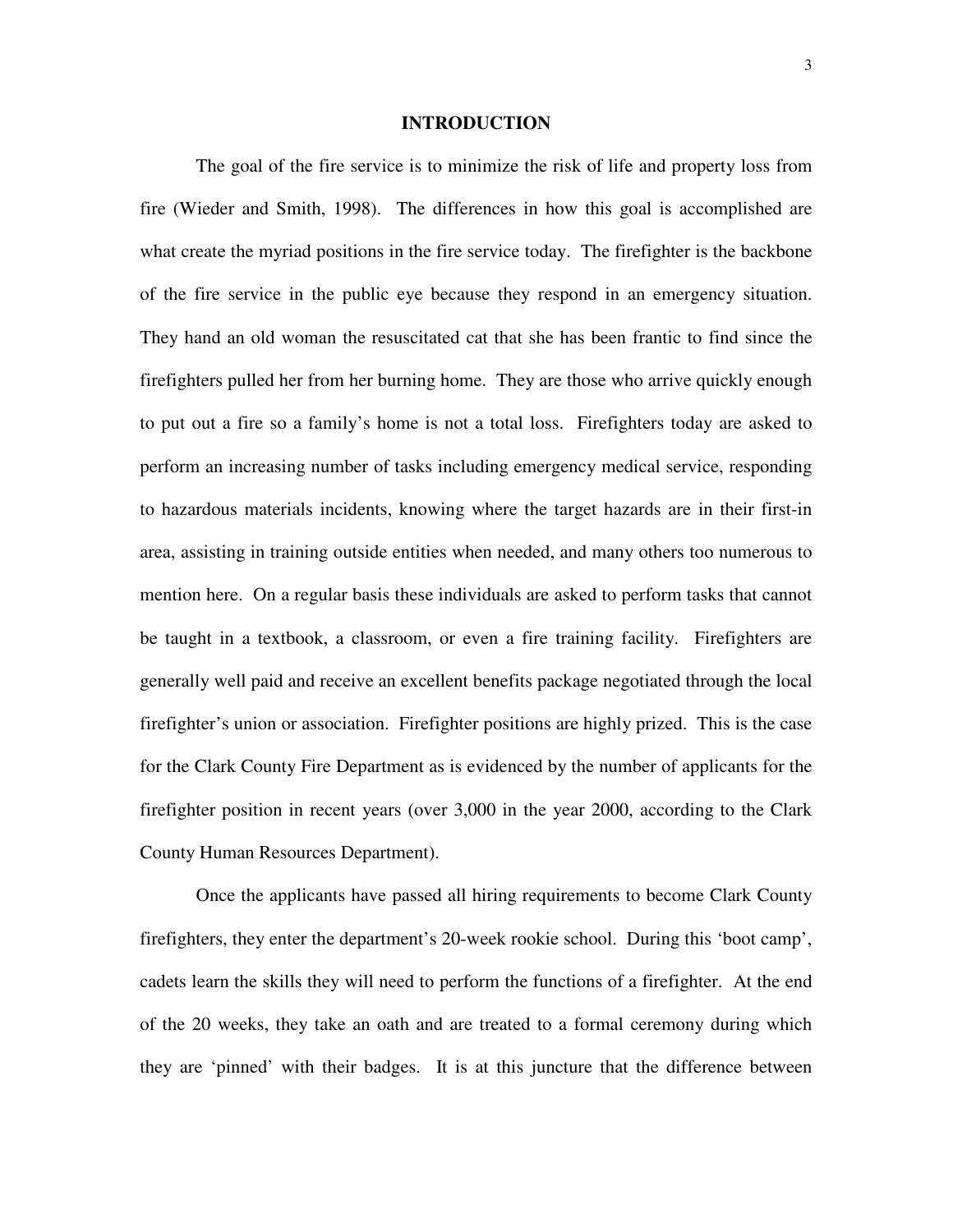firefighters and fire inspectors is intensified. In the Clark County Fire Department, as well as many other jurisdictions around the country, firefighters are considered 'sworn' employees while fire inspectors are 'civilian'. Throughout this study, 'sworn' and suppression will be used synonymously, as will 'civilian' and prevention.

The major goals of fire inspections are the following: 1) To raise the public's awareness of fire safety considerations in their immediate surroundings, 2) To identify fire hazards that must be eliminated for a safer environment, 3) To record inspection information for inclusion in the public record, and 4) To verify the proper functioning/maintenance of installed fire protection systems and other building fire protection equipment/features. (Murphy, 1996) Although fire inspectors do not take an oath to subject themselves to life-threatening situations daily, they are asked to have knowledge of laws and codes and to make decisions daily that may keep a firefighter or the public from a life-threatening situation in an emergency.

 While there is clearly a difference between the duties of a firefighter and those of a fire inspector, the goal remains the same. If life or property is protected, the firefighter accomplished their goal for that day. It is extremely difficult if not impossible to measure the effects of a fire inspector; "Proving that prevention works is the fire service's version of a Zen qu or riddle: How can I show you the fire that I have prevented?… Admittedly, the rewards for saving lives by preventing fires rather than fighting them usually are intangible and for many may seem unfulfilling." (Chubb, 1995) Herein lies much of the division between suppression and prevention – suppression is tangible, prevention is largely intangible. Consequently, when budgets must be trimmed, prevention programs and personnel will be sacrificed before an emergency responder. This being said, the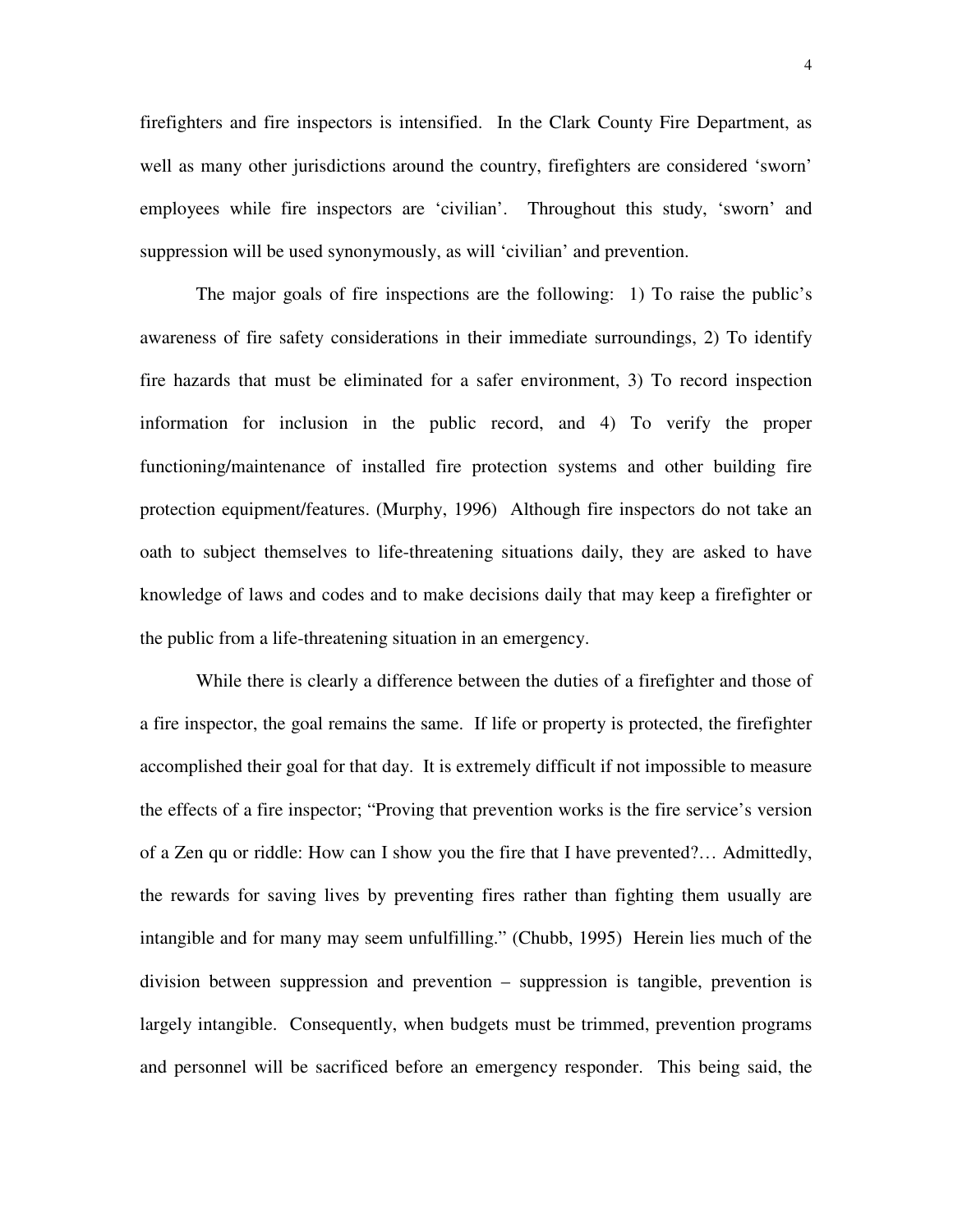duties of the fire inspector remain vitally important to the public as well, for without proper inspection programs, firefighter's lives and the lives of the general public are in danger in the event of an emergency.

 The fire service as a whole has historically focused on suppression rather than prevention. Many fire departments have created fire prevention bureaus only since the 1960's and 1970's. While the Clark County Fire Department had a fire prevention bureau prior to 1980, the year of the MGM Grand Hotel fire where 88 people lost their lives, the bureau was augmented with personnel and funding following 1980 and the Las Vegas Hilton fire in 1981. Southern Nevada was a leader in writing and adopting many of the fire codes that are in use throughout the world today.

 Individuals within the fire service tend to spend 20 or more years in service to the public. This fact creates issues whereby employees may remain in the same position for several years, perhaps even their entire career. The tendency to remain in the same position often leads to complacency and poor morale when individuals become bored with the job they perform. A formalized career development path offers on-going training and additional levels of advancement that can help lead individuals toward creating career goals and achieving those goals to the betterment of the organization as well as themselves.

 Architects, engineers, contractors, and hotel executives look to the bureau for answers to fire and life safety questions on a daily basis. As the demands placed on fire prevention bureaus increase, so does the call for professionalism within the division. Where will the professionalism come from? Professionalism will come from a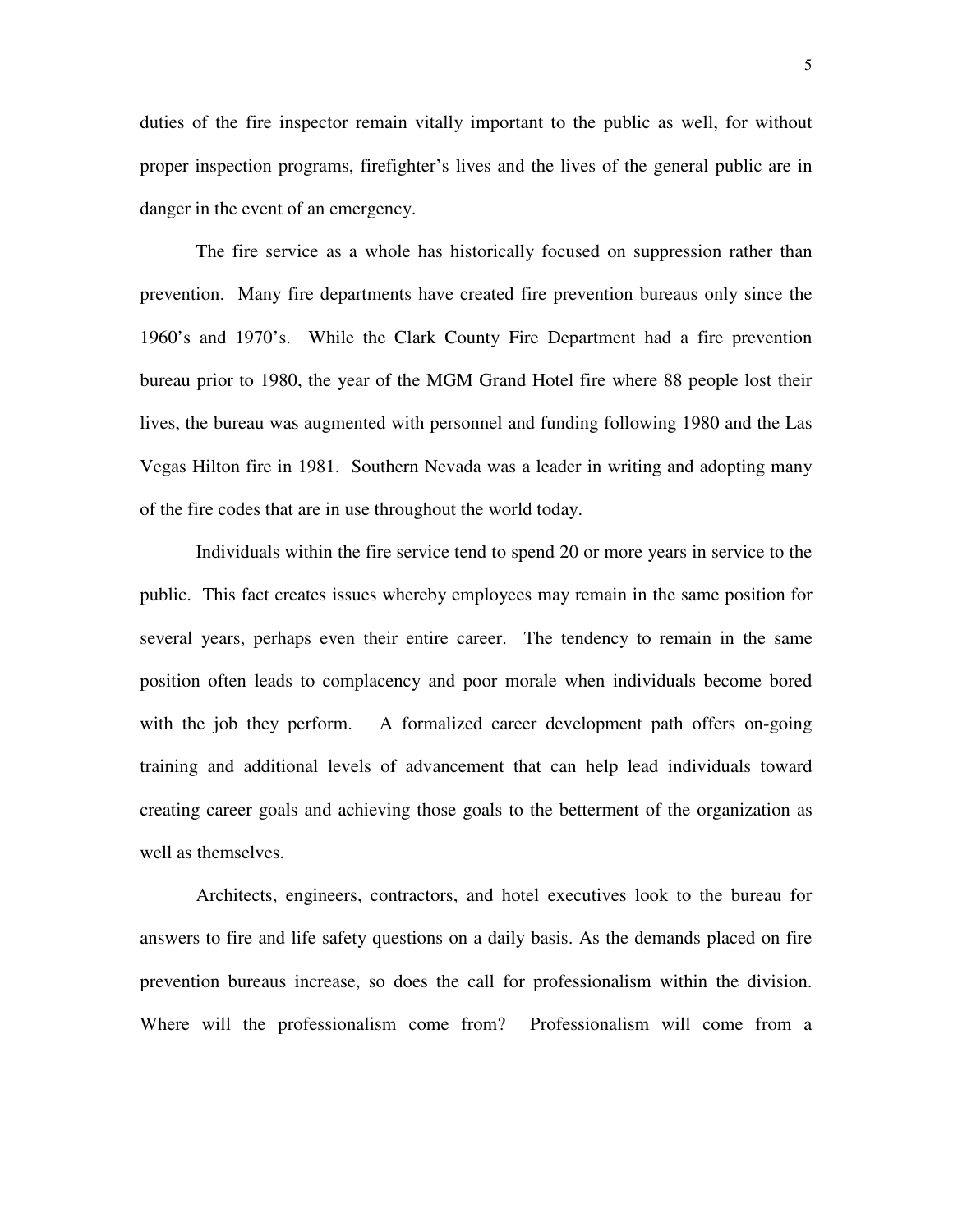formalized career path that incorporates continuing skills training, supervisor training, educational requirements for supervisory positions, and required certifications.

 This paper examines the current availability of formalized career paths for fire prevention personnel in five local governments. Chapter two will discuss the literature surrounding career development paths and professionalism. Chapter three will explain the methodology for the analysis. Chapter four will demonstrate the findings of the analysis. Finally, Chapter five will offer conclusions with respect to the literature review and findings of the analysis.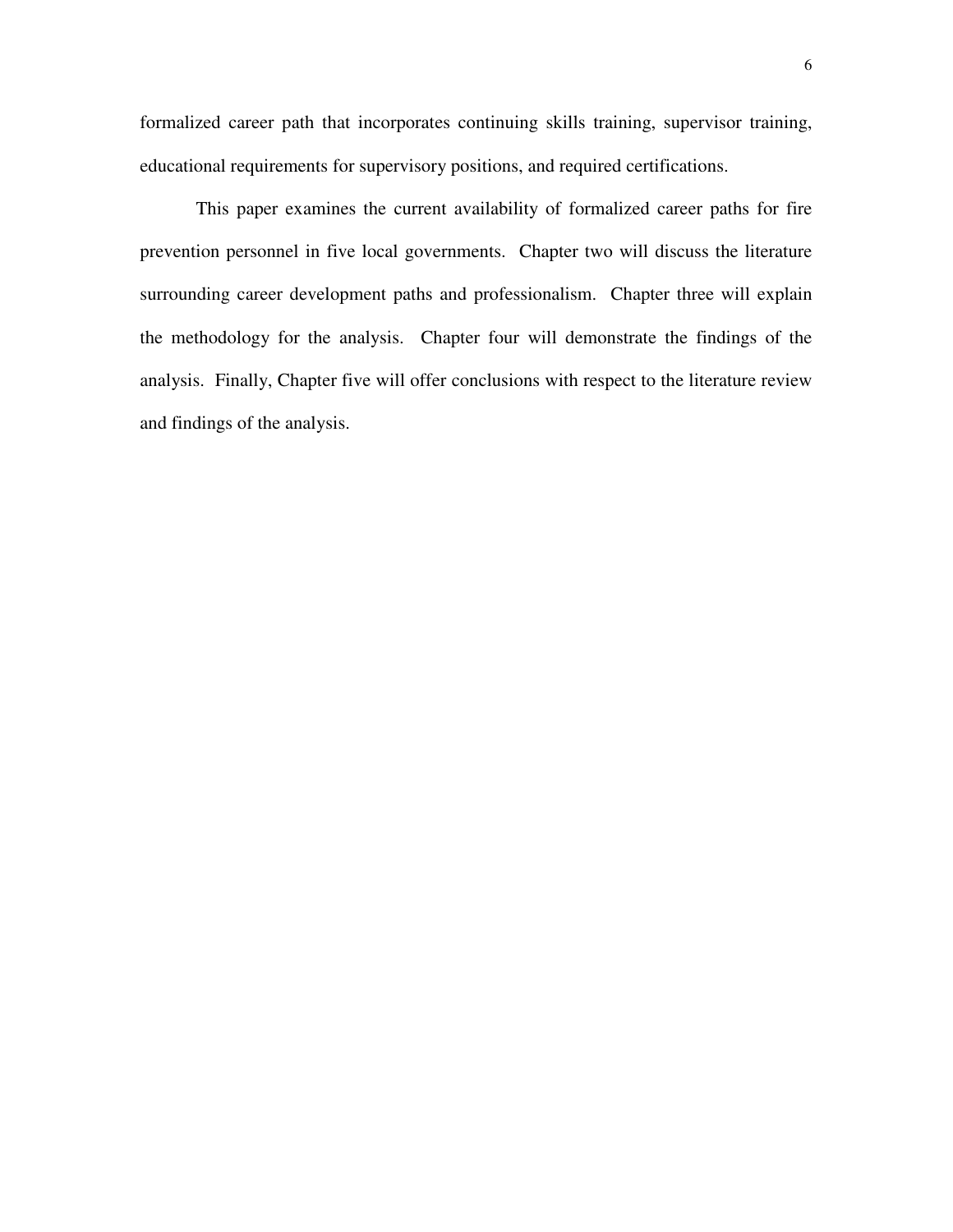#### **LITERATURE REVIEW**

 A commonly accepted academic definition of 'career' "[is] the evolving sequence of a person's work experiences over time." (Arthur, Inkson, & Pringle, 1999) Ideally, a career should be a series of positions that maintain a balance between the security (brought by competence and success) and the challenge and stimulation of new problems, ideas, and people. (Dewhirst, 1991) In a world where careers are spanning several different companies, perhaps a few different disciplines, the fire service stands out as a career that individuals enter, give their lives to for 20 or 30 years (barring a major injury), and exit quietly into retirement.

 The path an individual takes through their career has become increasingly twisted, with many turns and perhaps a backtrack or two along the way. Potts and Sykes (1993) discuss the term "'career pathing' [as] still a useful tool for planning." It enables management to establish a broad framework for developmental opportunities, and it gives recognition to the time required to impart certain experiences. They go on to develop a career path model: 1) Learning the grass-roots business, 2) Managing operations, 3) Managing line and staff at the corporate level, 4) Senior level management – Executive Vice President or Chief Operations Officer. In suppression, this model equates to Firefighter and Fire Engineer (#1), Fire Captain (#2), Assistant Fire Chief (#3), Deputy Fire Chief or Fire Chief (#4). In prevention, this model equates to Fire Inspector and Plans Checker or Plans Examiner (#1), Senior Fire Inspector or Deputy Fire Marshal (#2), Assistant Fire Chief (#3), and Deputy Fire Chief or Fire Chief (#4). For detailed descriptions of job classifications, see Appendix B.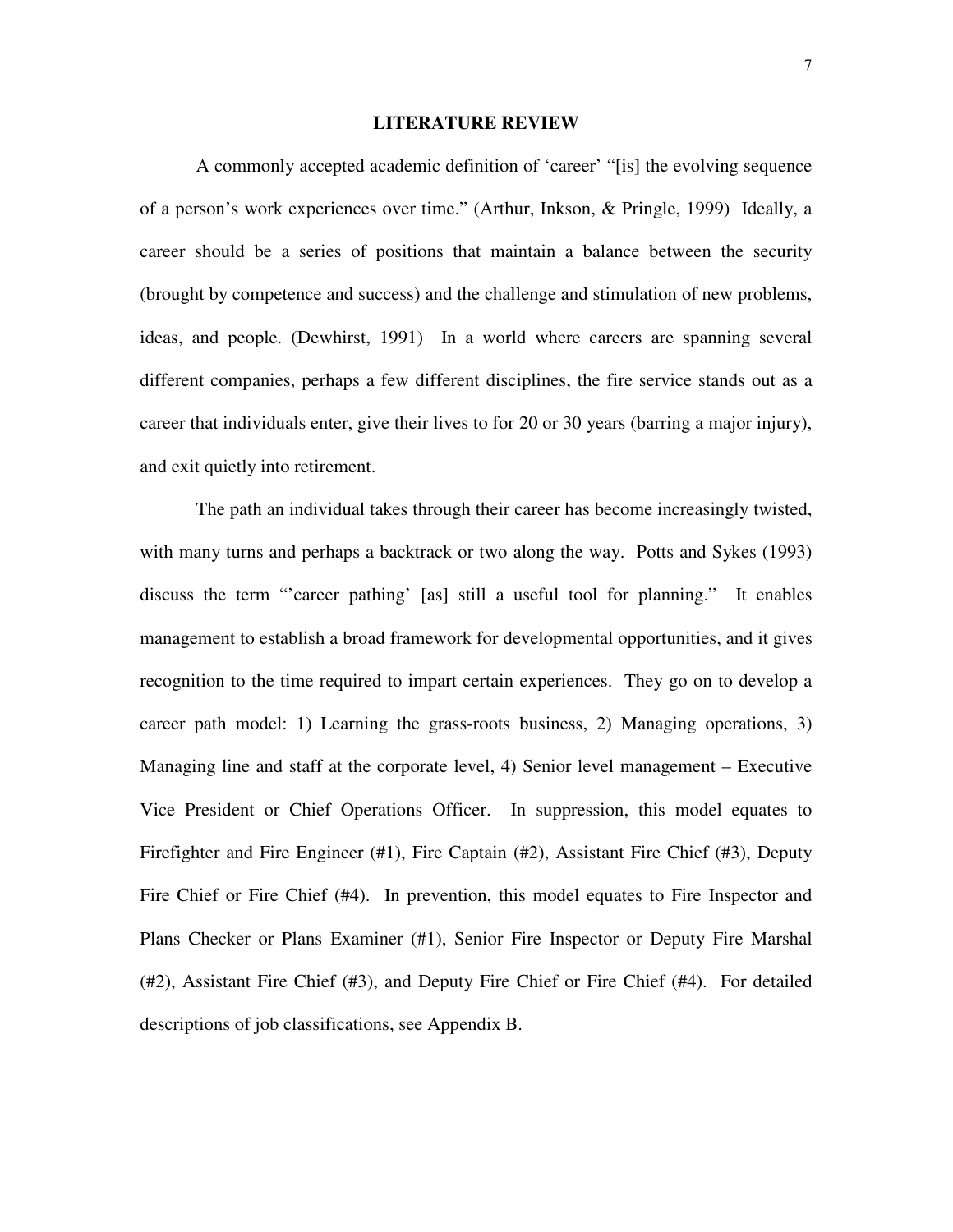The goal of creating a career path is growth, for the organization as well as the individual. Dewhirst (1993) suggests:

Career growth results from the creative tension between security on one hand and challenge on the other. Too much challenge can overwhelm the individual who is not fortified with security, self-confidence and successful task experience. Conversely, too much security, without the stimulation of challenging new assignments and tasks, exposure to new problems and people, leads to isolation – an unproductive retreat to routine thinking, yesterday's ideas, and excessive reliance on tried and true methods.

He offers four examples of career enhancement programs: 1) A professional development program to increase employees' knowledge of the business, the competitive environment, and the importance of customer satisfaction and quality improvement, 2) A mastery path program for job families to ensure that employees learn the skills required on particular jobs, 3) A supervisor training program to help supervisors understand their role as developers and coaches of their subordinates, and 4) A career support system to provide employees with information about career opportunities and to provide a mechanism for annual career planning. Potts and Sykes (1993) expand on the notion of growth by adding, "Management and executive development programs to further the growth of key managers (as well as developmental programs for all employees) should respond to identifiable needs that individuals currently have or will have in the future." Growth is achieved when individual, as well as organizational, needs are met.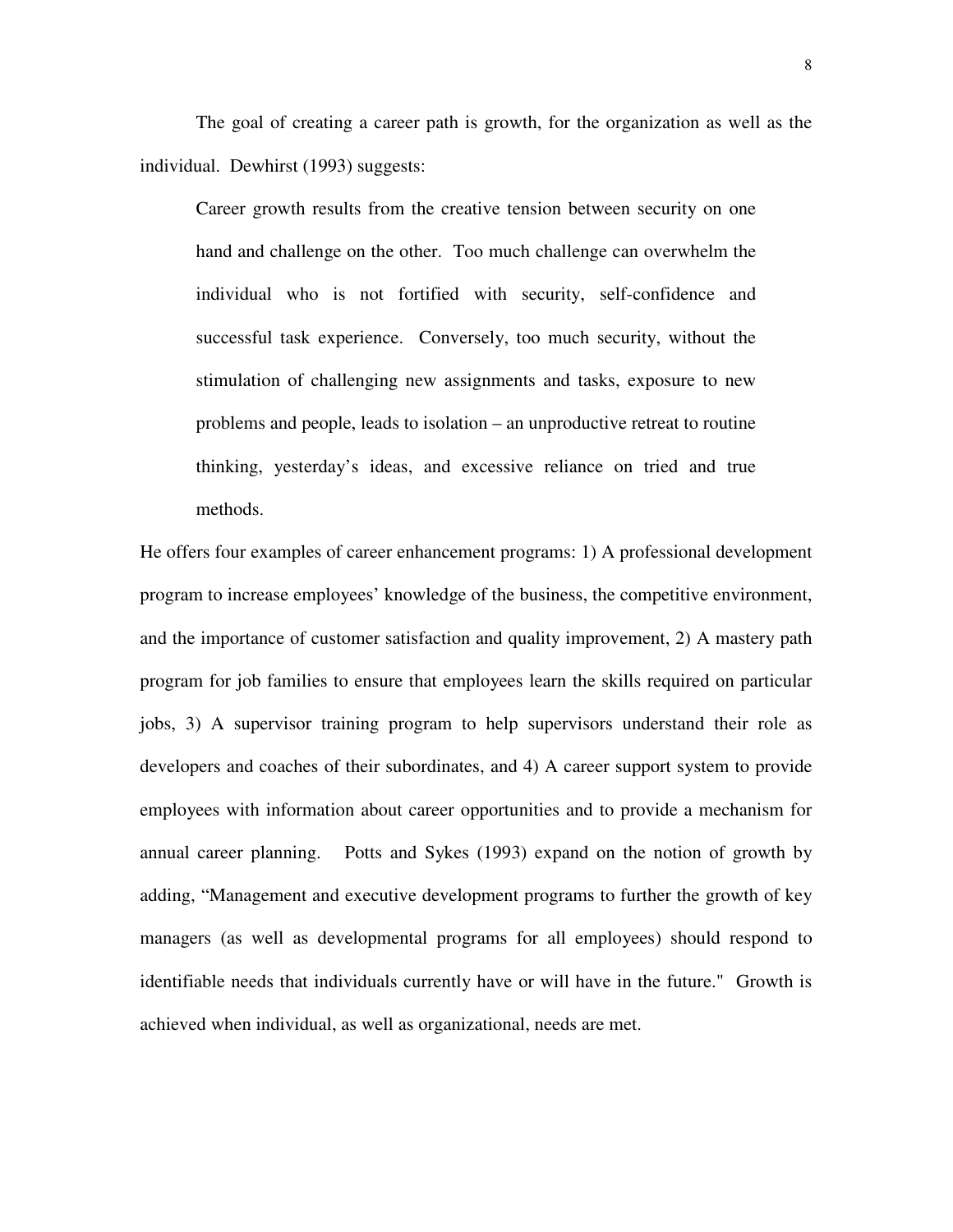The responsibility for creating a career development path is changing. "Early companies directed the course of employees' careers. In today's companies, the firm's managers and its employees are increasingly sharing this responsibility. In tomorrow's organizations… most individuals will assume responsibility for their own competency and career development." (Miles & Snow, 1996) Arthur et al. (1999) see this changing responsibility also:

Companies may understand careers better if they consider them not as structures predetermined by the company, but as processes driven by individuals. Like organizing, "careering" can be regarded as a process enacted by autonomous individuals, linked in turn to other individuals through relationships in networks… The companies which succeed may not be those which seek to harness people's competencies in pursuit of predetermined company goals, but those which seek to understand and value people's competencies as a possible basis for reciprocal change.

"[I]t is up to the individual employees to take ownership of their career development." (Duncan, 1998) Thomas & Higgins (1996) agree and cite columnist Hall Lancaster in the November 29, 1994 issue of the Wall Street Journal, "The social contract between employees and employers, in which companies promise to ensure employment and guide the career of loyal troops is dead, dead, dead." Clearly, individuals must take the responsibility for guiding their future occupational endeavors.

A well-defined career development path in any profession serves both the employer and the employee. Potts and Sykes (1993) discuss a management development system that benefits both employer and employee through determining and implementing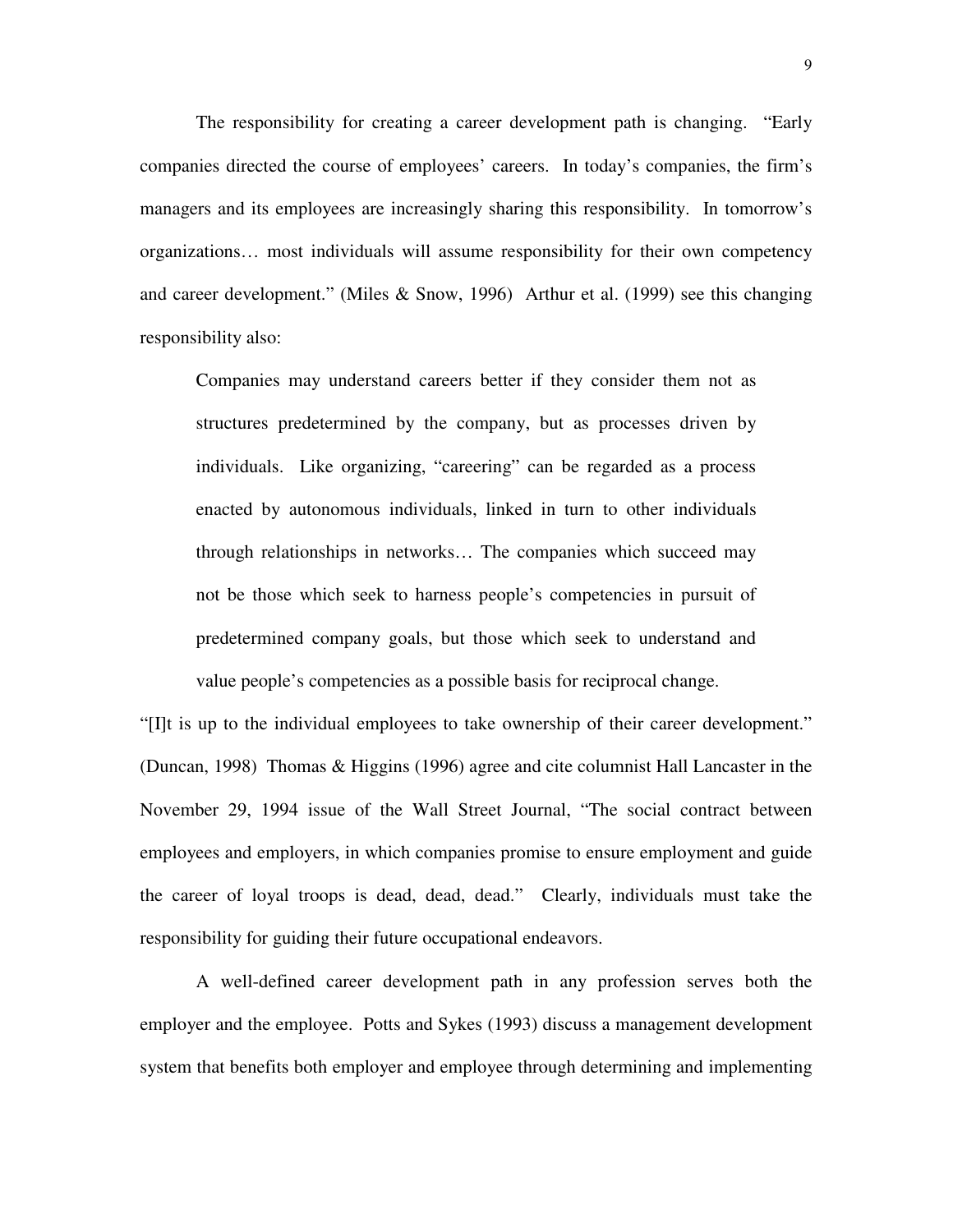career paths that will provide needed growth experiences, training and developing individuals with internal and external programs, and involving senior management in understanding and committing resources to the development plans for employees with high potential. They believe a complete management development system should address the succession plans for key jobs, the developmental plans for individuals, and the implementation plans for achieving both. Therefore, although employers are no longer the guiding force in career development paths, clearly they have a vested interest in the outcome and should stay involved in the process through training, educational opportunities, and communication with employees.

Training drives the successful career development program, for without training, the growth does not occur. Fire suppression relies heavily on training employees to be ready for any possible emergency at any moment. Duncan (1998) believes, "[e]very fire department has a fundamental responsibility to create an environment of continuous learning and development." He delves further into the aspect of training and contends "[t]he training needed in today's fire/EMS departments should effectively address the knowledge, skills, abilities, and traits related to success, including leadership, decision making, and interpersonal skills." Supervisory training is an essential piece of the overall career development path. "Boss training enables bosses to know and effectively make use of the determinants affective individual career motivation, career planning, and decision making… Supervisors who can guide employees' choices in light of their career motivation will probably be more effective." (Hicks & London, 1991)

Within the fire prevention bureau, training must also drive the professional nature of the occupation. "A relatively demanding period of training is required for learning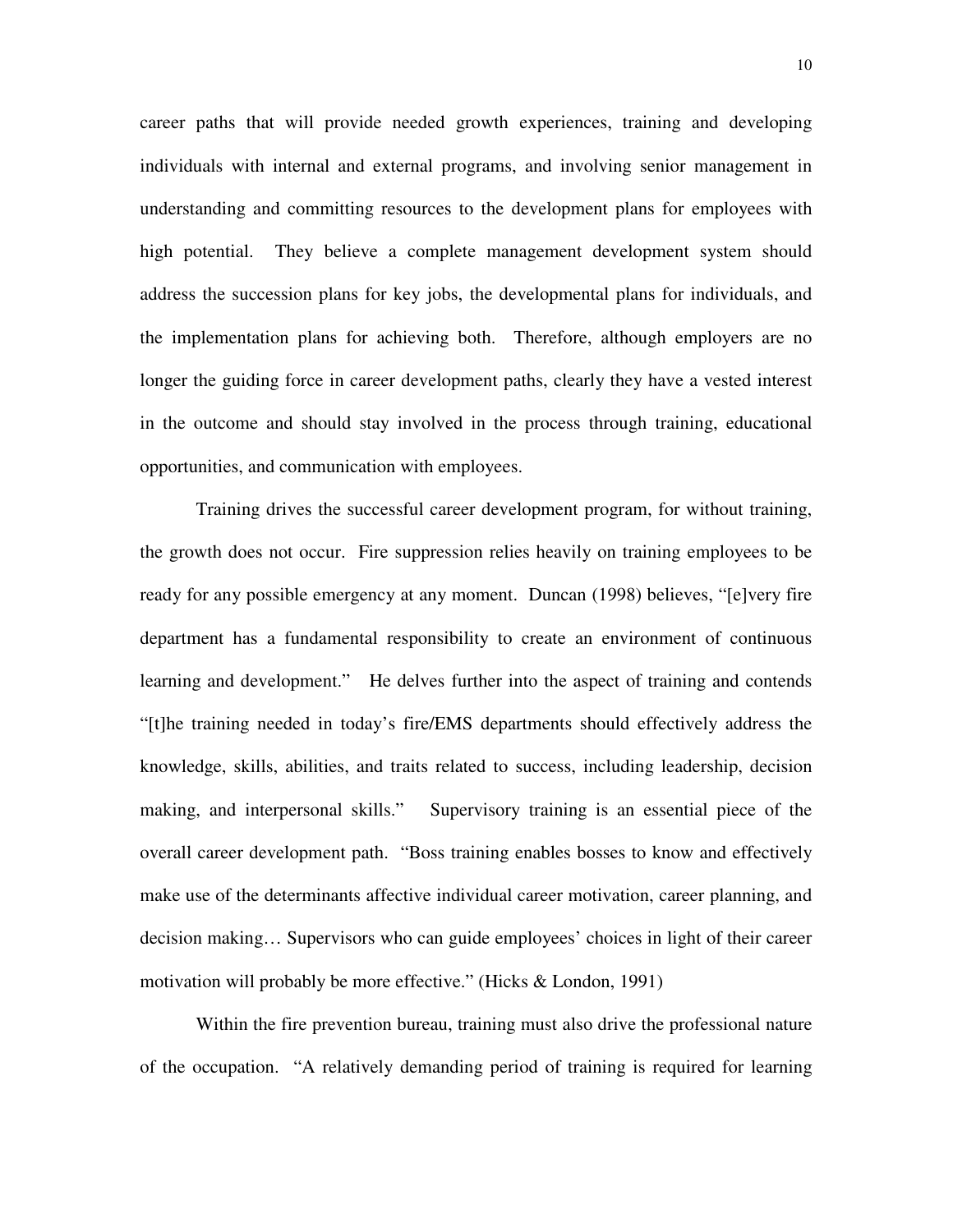how to do esoteric and complex work well. That course of training tends to create commitment to knowledge so that the professional's work becomes a central life-interest which provides its own intrinsic rewards." (Friedson, 1994) Essentially, the quantity and quality of training lends itself to the future development of an individual.

The fire service traditionally has a very formalized career development path for suppression employees. Generally, a 'rookie' or 'cadet' will begin their career with the knowledge of exactly how many years they must train to step to the next level. In addition to the fact that they have a very clear understanding of the promotional opportunities within their department and what qualifications they must have to achieve the next step, many departments offer the training to the employees to climb to that next step. This formalized career development path has carried over into the paramilitary organization of the fire service from its roots in the military. The armed forces also follow a very strict career development path; the fire service has just modified it to meet its unique objectives.

Although the career path for most suppression employees is very formalized, the fire service as a whole has struggled with being seen from the outside as a 'professional' organization. (Oceguera, 1998) In an effort to create the professionalism internally, several organizations have created programs to foster career development and give credence to the fire service. In 1997, the International Association of Fire Chiefs' Professional Designation Task Force began to work on a program to identify minimum core requirements for senior fire service leaders. One goal of the program is to establish a career development path for those interested in senior fire officer positions. (*Fire Chief Magazine*, 1999) For prevention employees, Murphy (1996) believes, "In addition to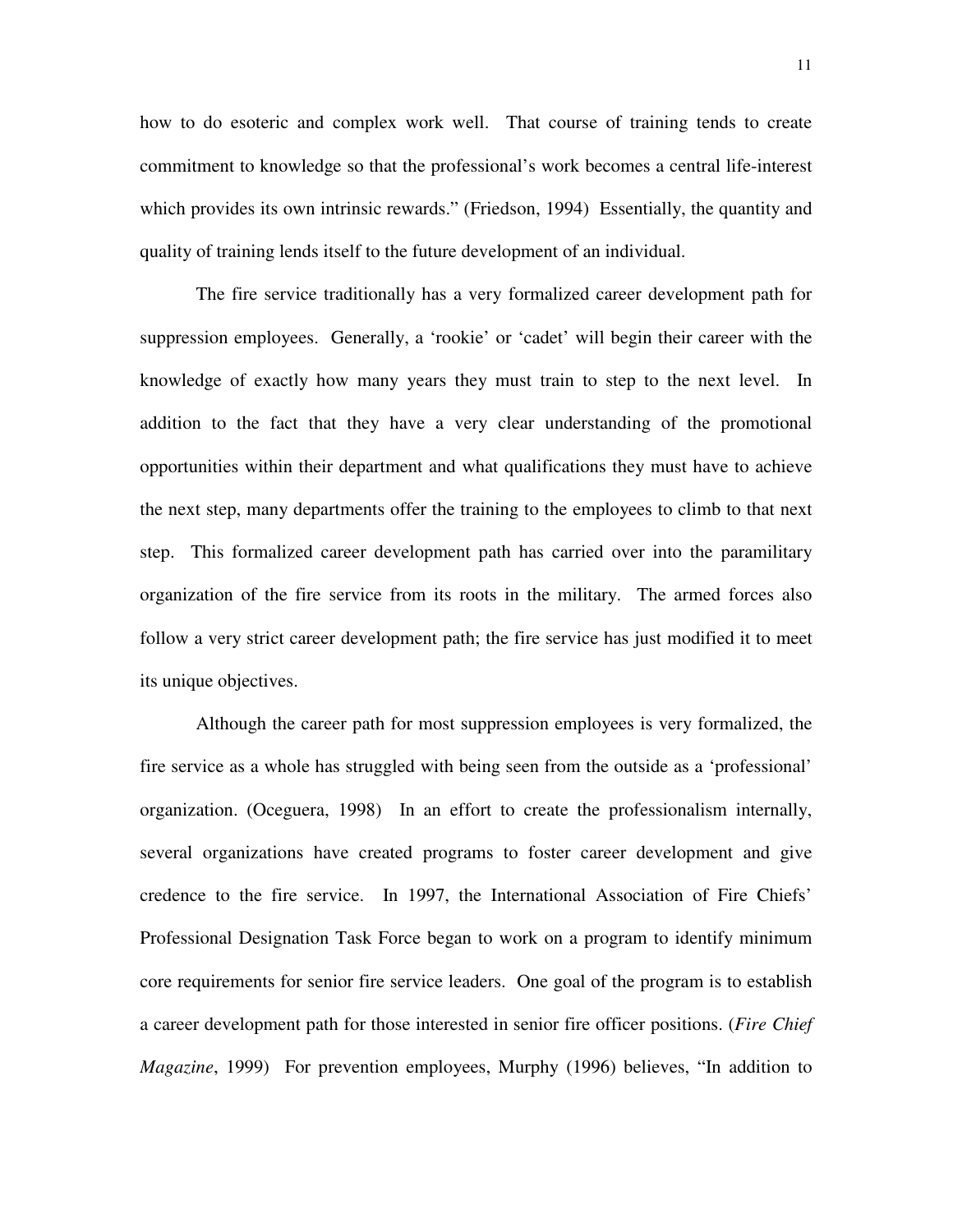knowing the fire code, identifying potential fire hazards, and exercising good judgment when dealing with the public, a fire inspector can advance professionalism by participating in functions related to fire prevention. These functions may include formal classes; continuing education seminars; studying periodicals and other literature; and affiliations with fire prevention associations, where inspectors can share experiences and discuss current trends in fire protection equipment, proposed fire safety legislation, and other areas."

Another aspect to the creation of a career development path, as well as contributing to the professionalism of an occupation, is the ability to attain and maintain credentials or certifications. Friedson (1994) supposes that:

Given the necessity of accepting some role for occupational expertise and skill, we must recognize the fact that in order for expertise to exist as a stable and reliable activity it must be institutionalized in some fashion…. Expertise in a complex society is inseparable from some form of credentialism, for there is too much to know to be able to know it directly; one has no alternative but to rely on indicators such as credentials.

Maintenance of certifications within a profession lends credence to the authority that the professional dictates.

Keeping in mind that growth is the goal of a formalized career development path, the achievement of this growth brings about a sense of accomplishment and fulfillment for the individual. Hicks and London (1991) explain:

Opportunities for achievement may be advanced to employees to provide them with a sense of accomplishment, with recognition, and with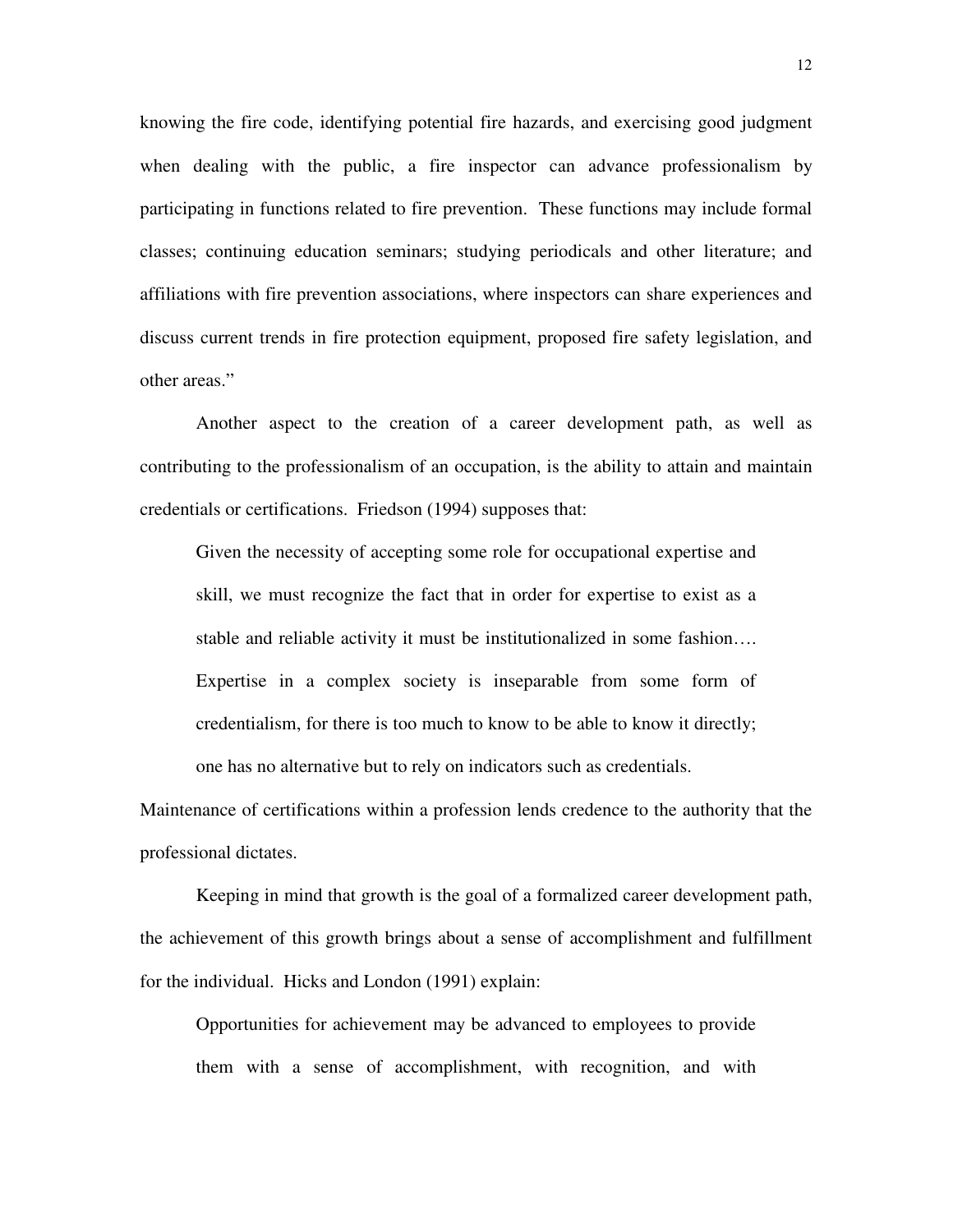occasions for contributing something of more than passing value to the organization. When individuals feel their work is important to the organization, they tend to be more satisfied and may decide to exert extra energy to their work roles. The likelihood of retention is optimized when employees understand the value of their contributions.

Additionally, Shoemaker (1982) notes a personal characteristic related to career success as personal fulfillment. "Personal fulfillment includes the following: know that people need to experience personal satisfaction and that one's own career can be a source of such satisfaction, establish personal goals that contribute to self-fulfillment, accept the diversity of career goals and lifestyle of others, and seek personal fulfillment through achievement in school, career, and personal life."

The fire service has brought a well-developed career path for suppression personnel over from its roots in the military. Additionally, an organization such as the International Association of Fire Chiefs recognizes the importance of establishing a career development path for senior officer positions. The fire prevention bureaus have largely been left out of the movement toward a formalized career development path for the fire service. This study examines and documents the extent to which a career path exists for suppression as compared to prevention personnel in the following chapters.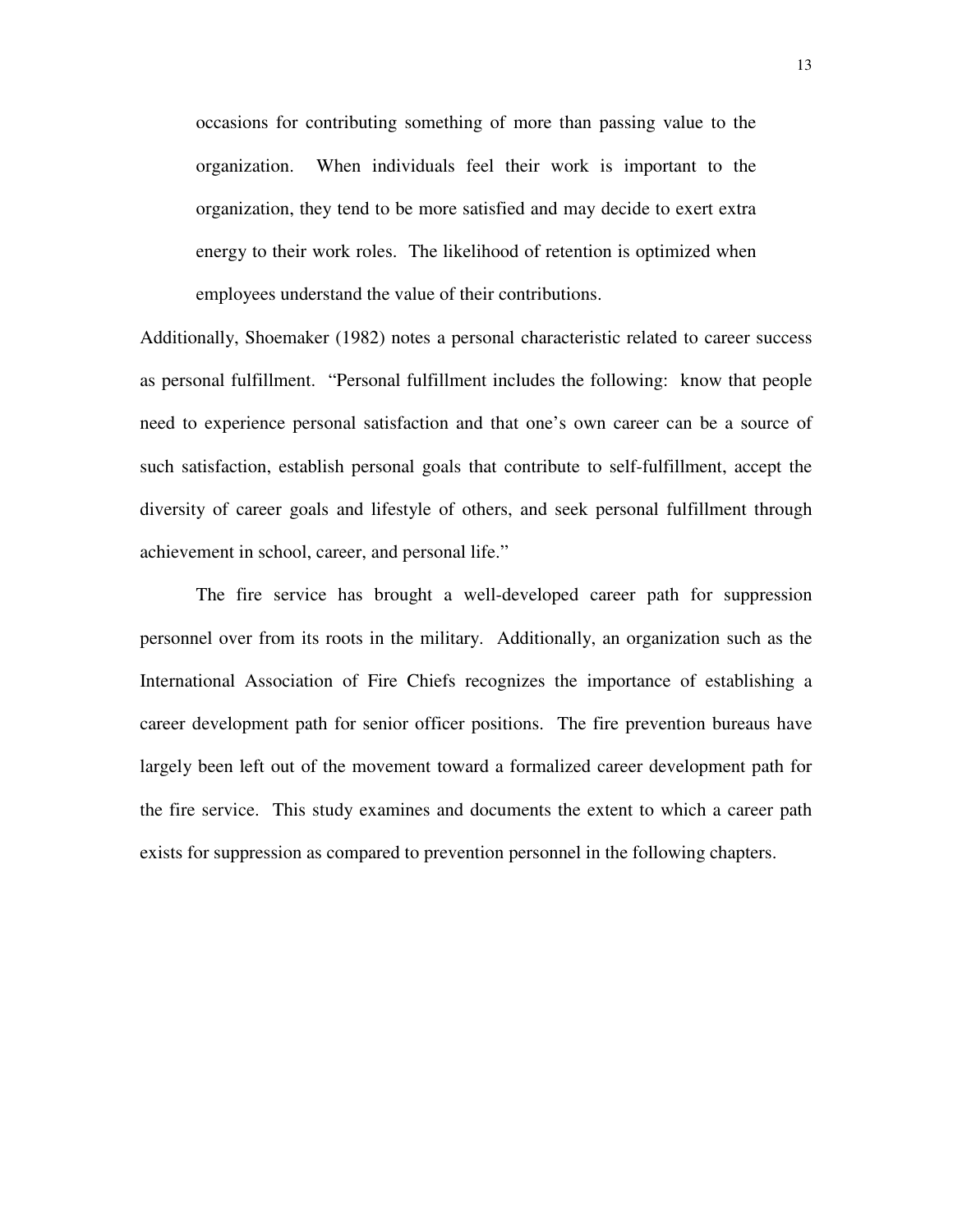#### **METHODOLOGY**

 This research project utilized a comparative case study methodology to examine the qualitative data. The four departments in Nevada were chosen to compare with the Clark County Fire Department because they each had over 100 employees. The breakdown for total number of employees is as follows:

| <b>Department</b>       | <b>Total Number of</b><br>Employees* | <b>Suppression</b><br>Employees** | <b>Prevention</b><br>Employees** |
|-------------------------|--------------------------------------|-----------------------------------|----------------------------------|
| Clark County Fire       | 647 <sup>1</sup>                     | $531^1$                           | $32^{1}$                         |
| Las Vegas Fire & Rescue | $505^2$                              | $380^{2}$                         | $22^{2}$                         |
| Henderson Fire          | $184^{3}$                            | $161^3$                           | $14^{3}$                         |
| Reno Fire               | $331^{4}$                            | $288^{4}$                         | 10 <sup>4</sup>                  |
| North Las Vegas Fire    | $111^5$                              | $93^{5}$                          | 7 <sup>5</sup>                   |

\* Total Number of Employees – Includes Administrative Staff

\*\* Suppression and Prevention Employees – Does not include Administrative Staff

- <sup>1</sup> As reported by Clark County Fire Department Administration
- $2^{2}$  As reported by Las Vegas Fire & Rescue Administration
- $3$  As reported by the Henderson Fire Department website (www.cityofhenderson.com)
- <sup>4</sup> As reported by Reno Fire Department Administration

<sup>5</sup> As reported by North Las Vegas Fire Department Administration

 Administrative staff dedicated to the suppression and prevention divisions were not included in the total number of employees for these divisions, as they do not follow the same career development paths as suppression and prevention employees.

 In this study, differences in career development paths were measured in terms of three dimensions - whether there are mandatory training requirements, the number of promotional levels above the entry-level position, and the number of supervisory levels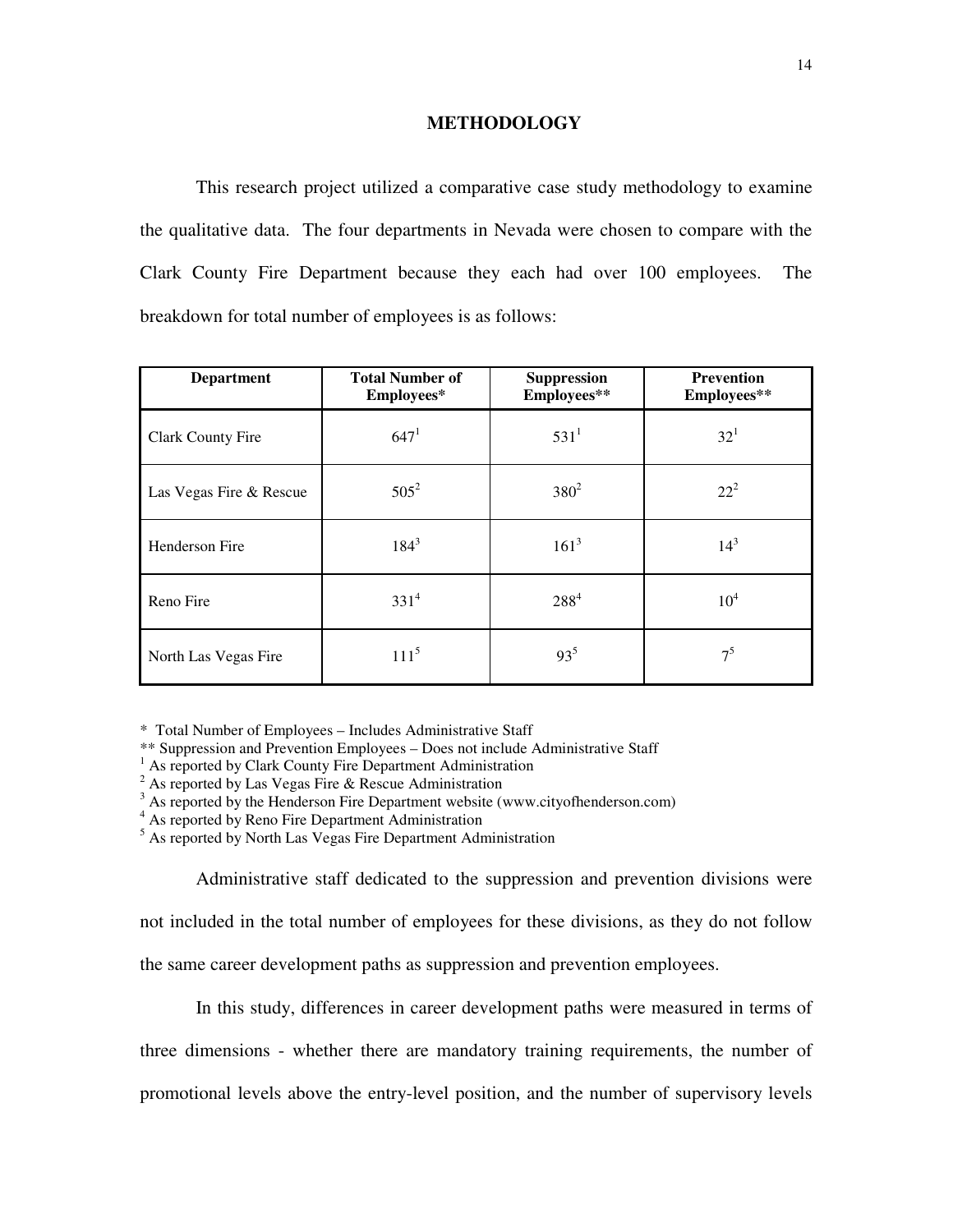above the entry-level position. Promotional levels are considered distinct from supervisory levels. In the fire service, promotional levels lead employees to salary steps above the current level with additional certifications and/or education, but do not necessarily lead to supervision of other employees. Supervisory levels are promotional in that they are salary steps above the current level, and in addition include supervisory duties over other employees. Each of these dimensions were assigned a point value. The mandatory training requirement had a point value of one for yes and zero for no. The numbers of promotional and supervisory levels were used as the point value for these dimensions.

Information was gathered through human resource departments, training manuals, local union contracts, and standard operating procedures to measure each dimension. Job descriptions/job announcements were reviewed and compared for minimum qualifications, certification requirements, and education levels required. Standard Operating Procedures were reviewed for mandatory training requirements. Union Contracts were reviewed and compared for promotional and supervisory levels available. Additionally, Nevada State Fire Marshal and National Fire Protection Association (NFPA) certification requirements were reviewed. Certification requirements for NICET (National Institute for Certification in Engineering Technology) were examined. The provisions of NFPA standards for professional qualifications were researched. The National Fire Academy Degrees at a Distance Program, Oklahoma State University Bachelor of Science in Fire Science Degree program, and the Community College of Southern Nevada Associate Degree in Applied Science for Fire Administration were reviewed for degree requirements.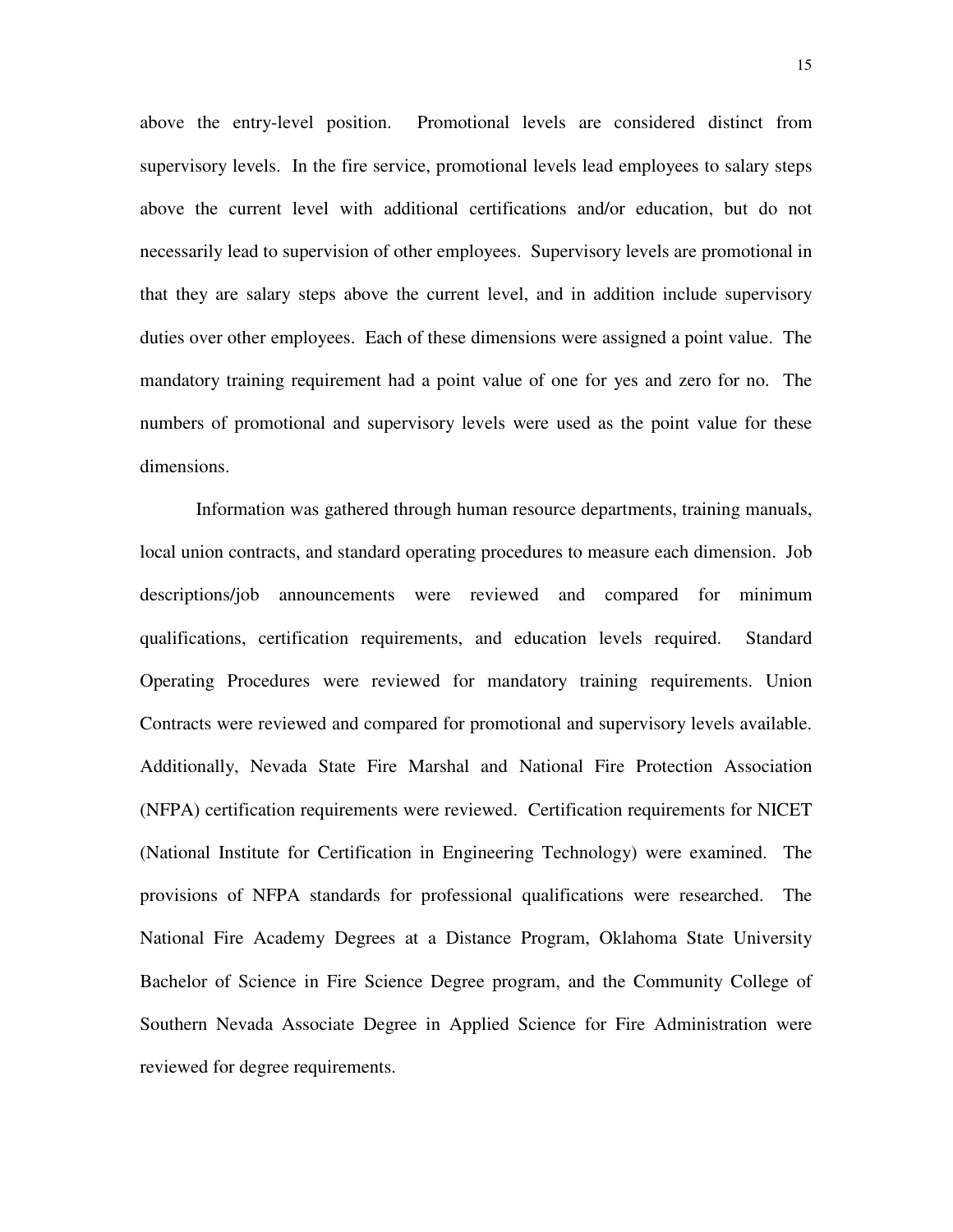#### **FINDINGS**

Table 1 is used to comparatively illustrate the discrepancy between suppression and prevention career development paths. Figure 1 and Figure 2 illustrate the traditional career path of suppression and prevention personnel, respectively. As Table 1 shows, suppression personnel exhibit a more developed and professional career path in terms of all three dimensions. Prevention scores equaled suppression scores in only one entity and with respect to only one dimension: Henderson suppression and prevention personnel have the same number of promotional levels. In all other entities (and in Henderson with respect to the other two dimensions), suppression personnel have less developed career paths.

### **TABLE 1**

|                          | <b>Mandatory Training</b><br><b>Requirement</b> |                   |  | <b>Promotional Levels above</b><br><b>Entry Level Position*</b> |                   |  |
|--------------------------|-------------------------------------------------|-------------------|--|-----------------------------------------------------------------|-------------------|--|
| <b>Department</b>        | <b>Suppression</b>                              | <b>Prevention</b> |  | <b>Suppression</b>                                              | <b>Prevention</b> |  |
| <b>Clark County Fire</b> |                                                 |                   |  |                                                                 |                   |  |
| Las Vegas Fire           |                                                 |                   |  | 10                                                              |                   |  |
| <b>Henderson Fire</b>    |                                                 | 0.5               |  |                                                                 |                   |  |
| Reno Fire                |                                                 |                   |  |                                                                 |                   |  |
| North Las Vegas Fire     |                                                 |                   |  |                                                                 |                   |  |
|                          |                                                 |                   |  |                                                                 |                   |  |

| <b>Mandatory Training</b> |                            | <b>Promotional Levels above</b> |  |  |  |
|---------------------------|----------------------------|---------------------------------|--|--|--|
| <b>Requirement</b>        |                            | <b>Entry Level Position*</b>    |  |  |  |
|                           | <b>pression Prevention</b> | <b>Suppression Prevention</b>   |  |  |  |
|                           |                            |                                 |  |  |  |
|                           |                            |                                 |  |  |  |
|                           | 0.5                        |                                 |  |  |  |
|                           |                            |                                 |  |  |  |
|                           |                            |                                 |  |  |  |

 $0 = No$ 

### **Entry Level Position\* Supervisory Levels above**

| <b>Department</b>        | <b>Suppression</b> | <b>Prevention</b> |
|--------------------------|--------------------|-------------------|
| <b>Clark County Fire</b> |                    |                   |
| Las Vegas Fire           |                    |                   |
| Henderson Fire           |                    |                   |
| Reno Fire                |                    |                   |
| North Las Vegas Fire     |                    |                   |

1 = Yes \*Does not include chief officer positions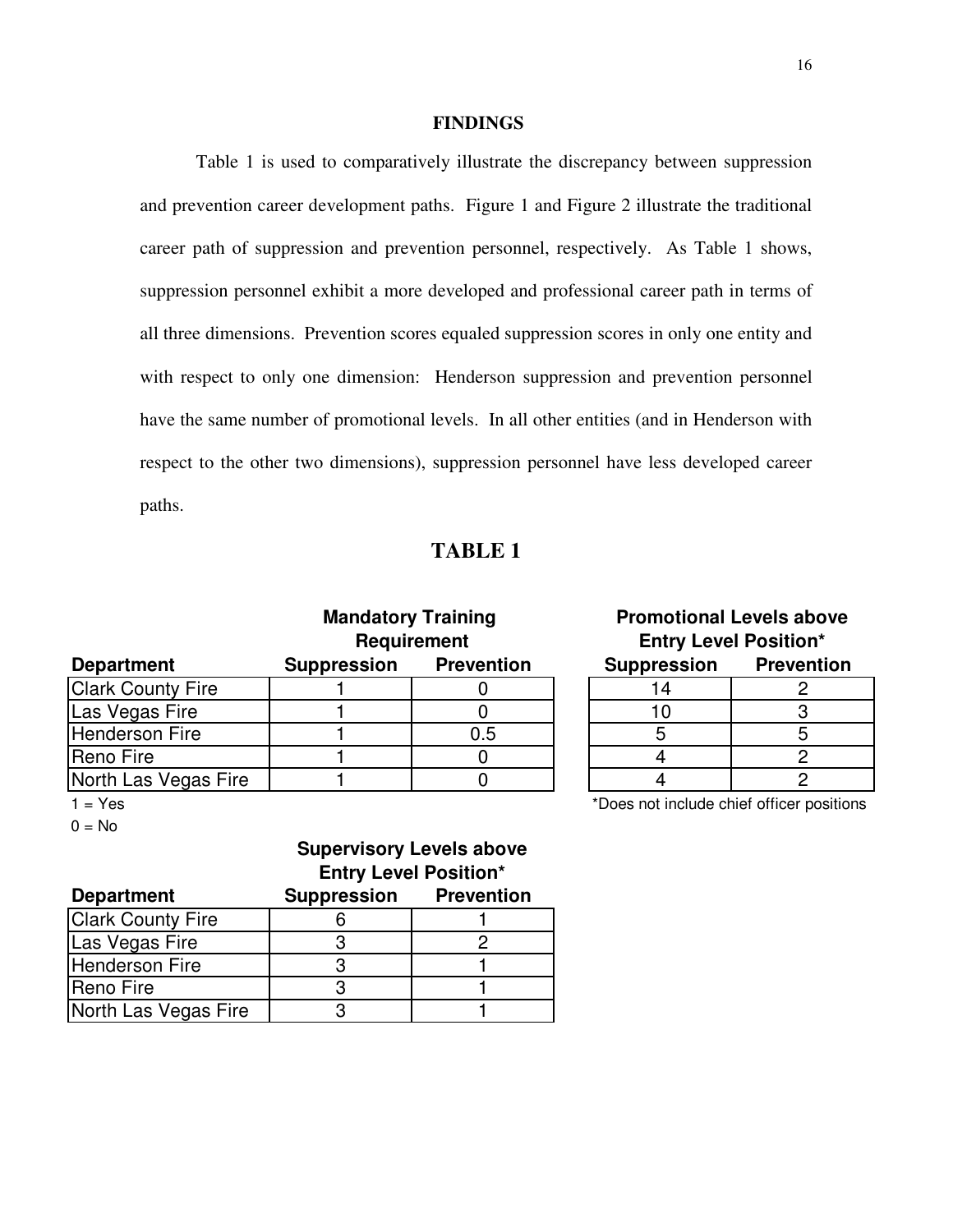### **FIGURE 1**

# **CLARK COUNTY FIRE DEPARTMENT SUPPRESSION TYPICAL CAREER DEVELOPMENT PATH**

### Firefighter ➨ Engineer ➨ Captain ➨ Battalion Chief  $\rightarrow$  Chief Officer

Additional Career Paths Available in Suppression – Fire Investigator I, II Chief Fire Investigator Fire Training Instructor Fire Training Officer Emergency Medical Services Supervisor Emergency Medical Services Coordinator Fire Training Officer – Airport Fire Volunteer Coordinator Fire Logistics Officer Fire Systems Coordinator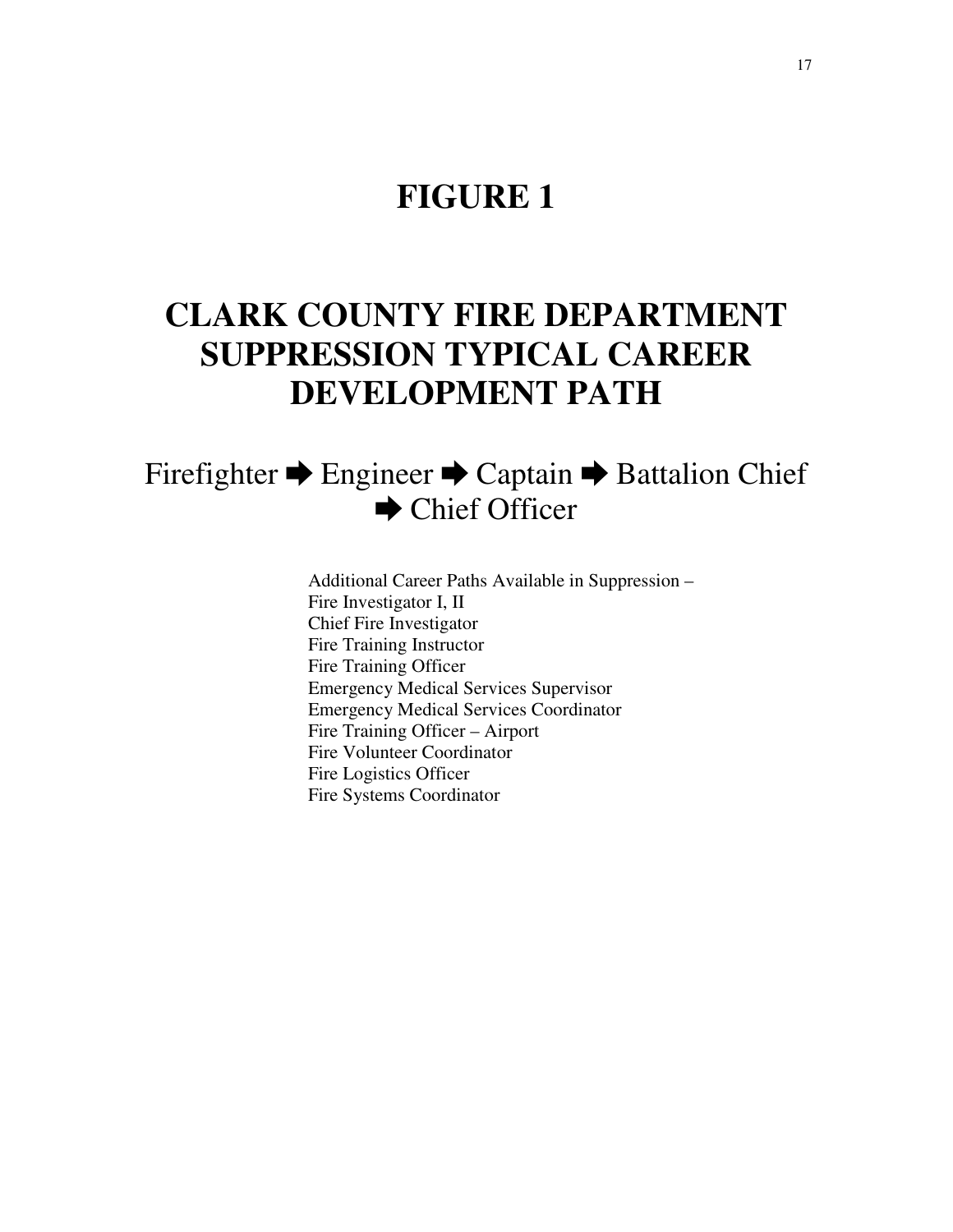# **FIGURE 2**

# **CLARK COUNTY FIRE DEPARTMENT PREVENTION TYPICAL CAREER DEVELOPMENT PATH**

Fire Inspector ➨ Plans Checker ➨ Deputy Fire

Marshal ➨ Chief Officer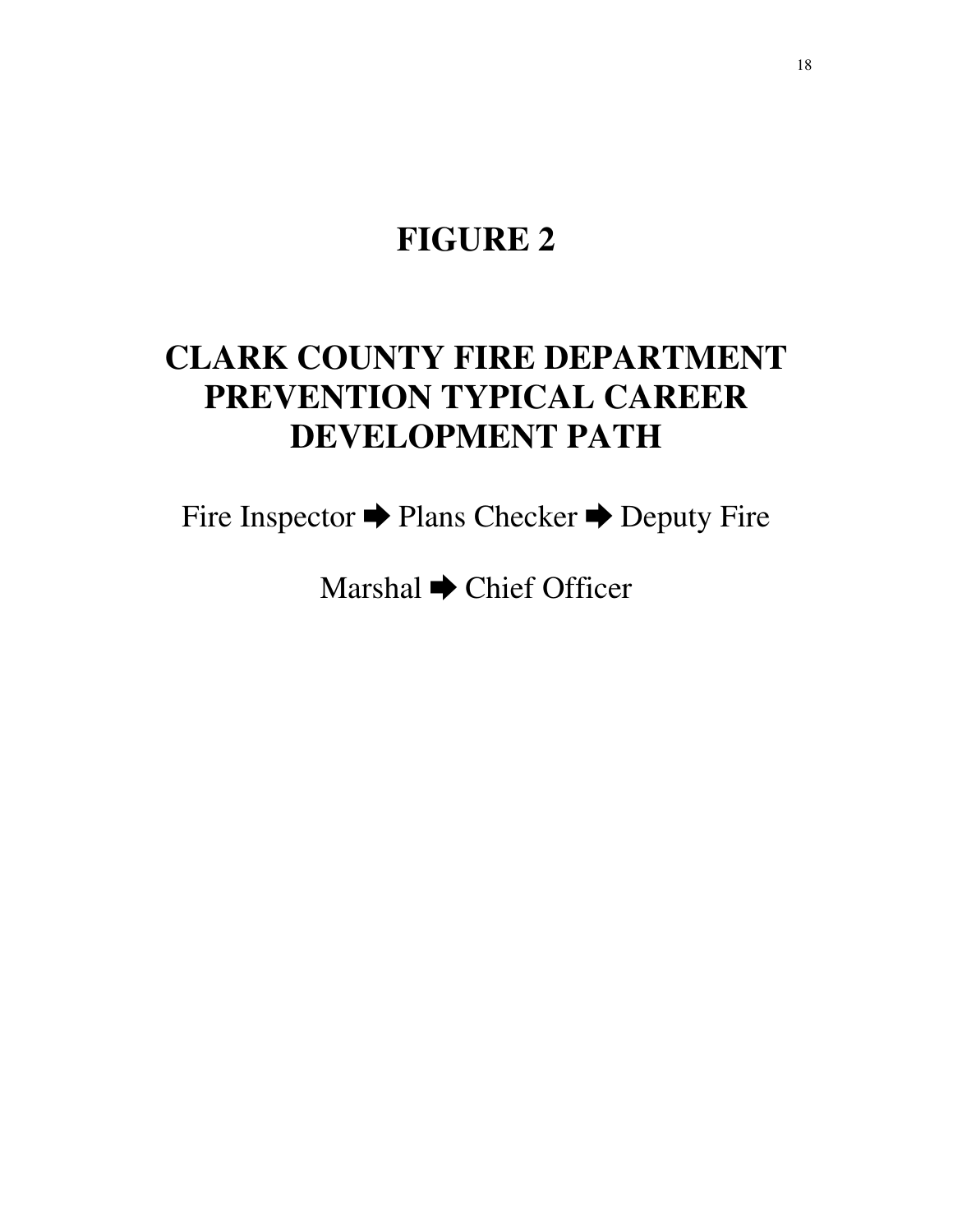#### *Training*

Each of the departments has mandated training requirements for suppression employees. The department standard operating procedures or training standards dictate the hours of suppression training needed. The Clark County Fire Department uses the Insurance Services Office (ISO) standard of 20 hours per month (Clark County Fire Department, Standard Operating Procedures, #2.2 and #2.15). The Henderson Fire Department does not specify a required number of training hours monthly. However, they do create a monthly training packet that specifies the amount of time required to complete each objective. The company officer is then required to complete the training for their particular company or station (Henderson Fire Department, Standard Operating Procedures, #T-1A). Las Vegas Fire & Rescue (LVF&R) does not have a mandated number of training hours in writing. LVF&R does, however, utilize a training program that incorporates the required Clark County Health District, OSHA, and NFPA training. (LVF&R Training Division) The North Las Vegas Fire Department also does not have written mandates for training hours. The department has benchmarked the ISO mandate of 20 hours per month and continues to work toward meeting this goal. (North Las Vegas Fire Training Division) The Reno Fire Department has no written mandate or standard operating procedure; however, they also utilize the 20-hour per month ISO standard. (Reno Fire Department Training Division)

In contrast to the suppression training requirements, with the exception of the Henderson Fire Department, none of the departments examined require mandatory training for prevention employees. The Henderson Fire Department mandates hazardous materials awareness level training and the city safety policy (Henderson Fire Department,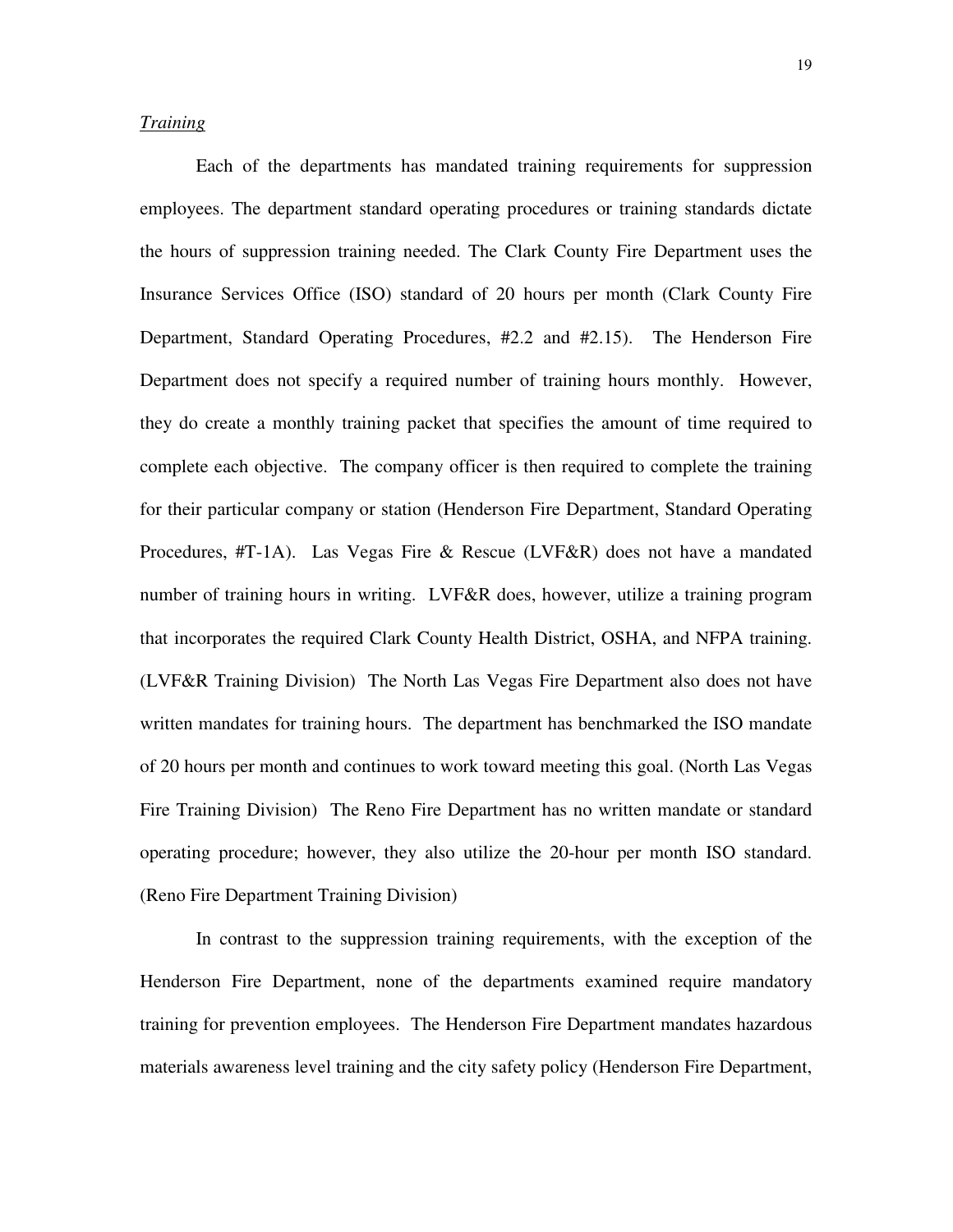S.O.P. #T-1A). Each of these is a single class and there is no requirement for refresher training.

#### *Promotional and Supervisory Levels*

Promotional and supervisory levels available above entry-level positions were analyzed utilizing information from local union contracts from each organization. Three of the five departments examined offer two promotional levels above the entry-level position for fire prevention personnel. The Clark County Fire Department offers Plans Checker and Deputy Fire Marshal positions with the Deputy Fire Marshal position as a supervisory position. The Reno Fire Department offers Plans Examiner and Prevention-Captain positions with the Captain position as a supervisory position. The North Las Vegas Fire Department offers Senior Fire Inspector and Assistant Fire Protection Engineer positions with Senior Fire Inspector as a supervisory position. One of the five departments examined offers three promotional levels above the fire inspector position. Las Vegas Fire & Rescue offers Fire Prevention Inspection Supervisor, Assistant Fire Protection Engineer, and Deputy Fire Marshal positions with Fire Prevention Inspection Supervisor and Deputy Fire Marshal positions as supervisory positions. One of the five departments offers five promotional levels above the fire inspector position. The Henderson Fire Department offers Fire Prevention Inspector II, Senior Inspector/Investigator, Fire Prevention Plans Examiner I, Fire Prevention Plans Examiner II, and Deputy Fire Marshal positions with the Deputy Fire Marshal position as a supervisory position.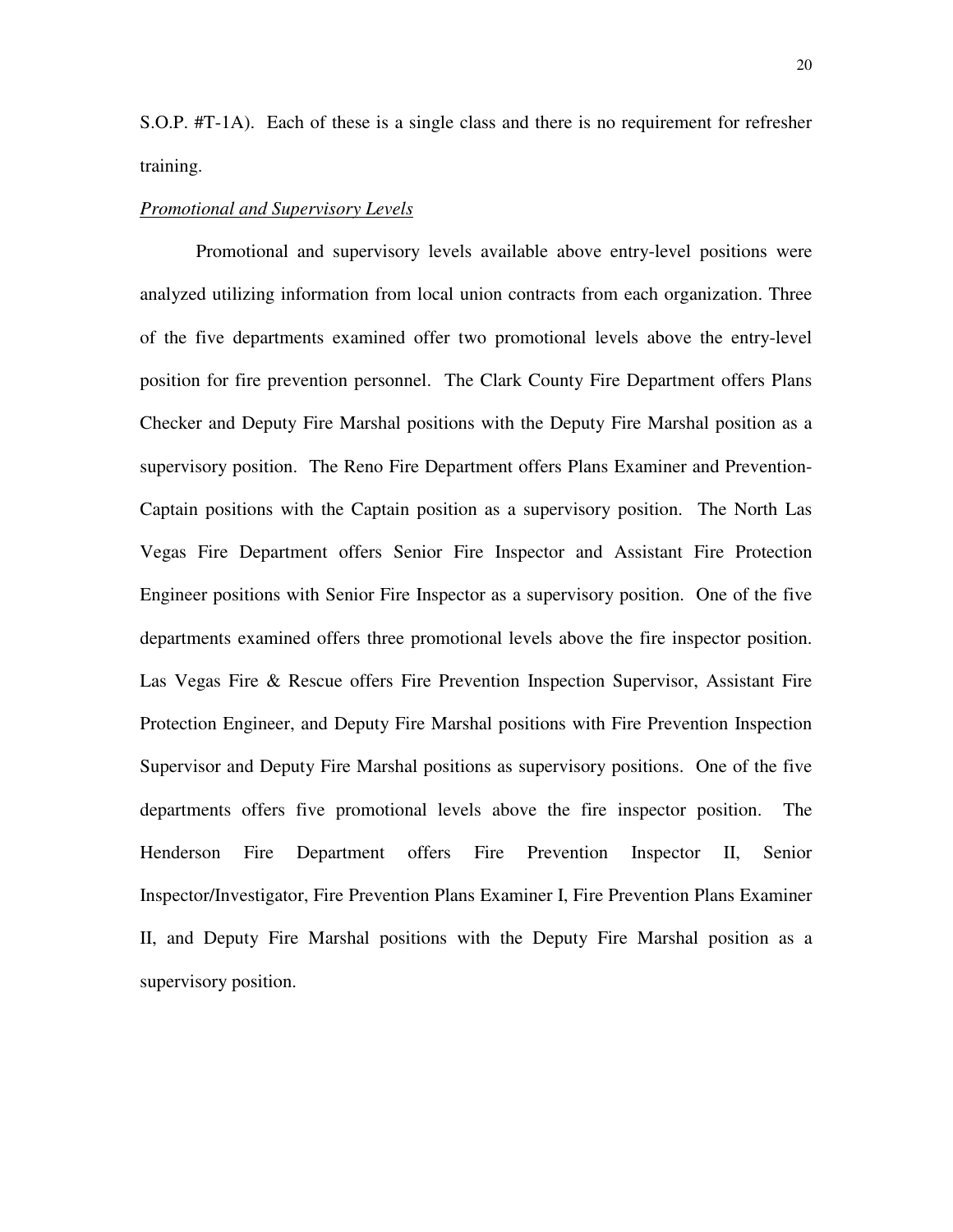#### *Training Requirements for Promotion - Suppression*

As detailed earlier in Hicks and London's (1991) examples of career enhancement programs, a key element is training and continuing education. In the fire service, this training and continuing education is usually provided by the department and very often leads to career advancement. Training is a fundamental component of a career development path, whether it is for a senior fire officer, firefighter, or fire inspector. For instance, the Clark County class specification for a fire engineer lists the following minimum qualifications: graduation from high school or its education equivalent, 3 years as a Clark County Firefighter, completion of the department's Driver Certification Program, and a current Class B Nevada Driver's License with F endorsement. The Clark County Fire Department offers the Driver Certification Program to those interested in becoming engineers. The class specification for engineer or apparatus operator for each of the departments examined had similar minimum qualifications in that they required service time as a firefighter and a type of driver/operator certification provided by the department.

The Clark County class specification for a fire captain list the following minimum qualifications: graduation from high school or its educational equivalent, current Class B with F endorsement Nevada Driver's License, must have attained the rank of fire engineer and have a total of seven (7) years continuous service with the Clark County Fire Department OR a firefighter with a total of seven (7) years of continuous service with the Clark County Fire Department who has completed the CCFD Engineer's Driver Certification; All applicants must possess certification as a Nevada State Fire Officer I. The Nevada State Fire Officer I classes are taught as a partnership with the Community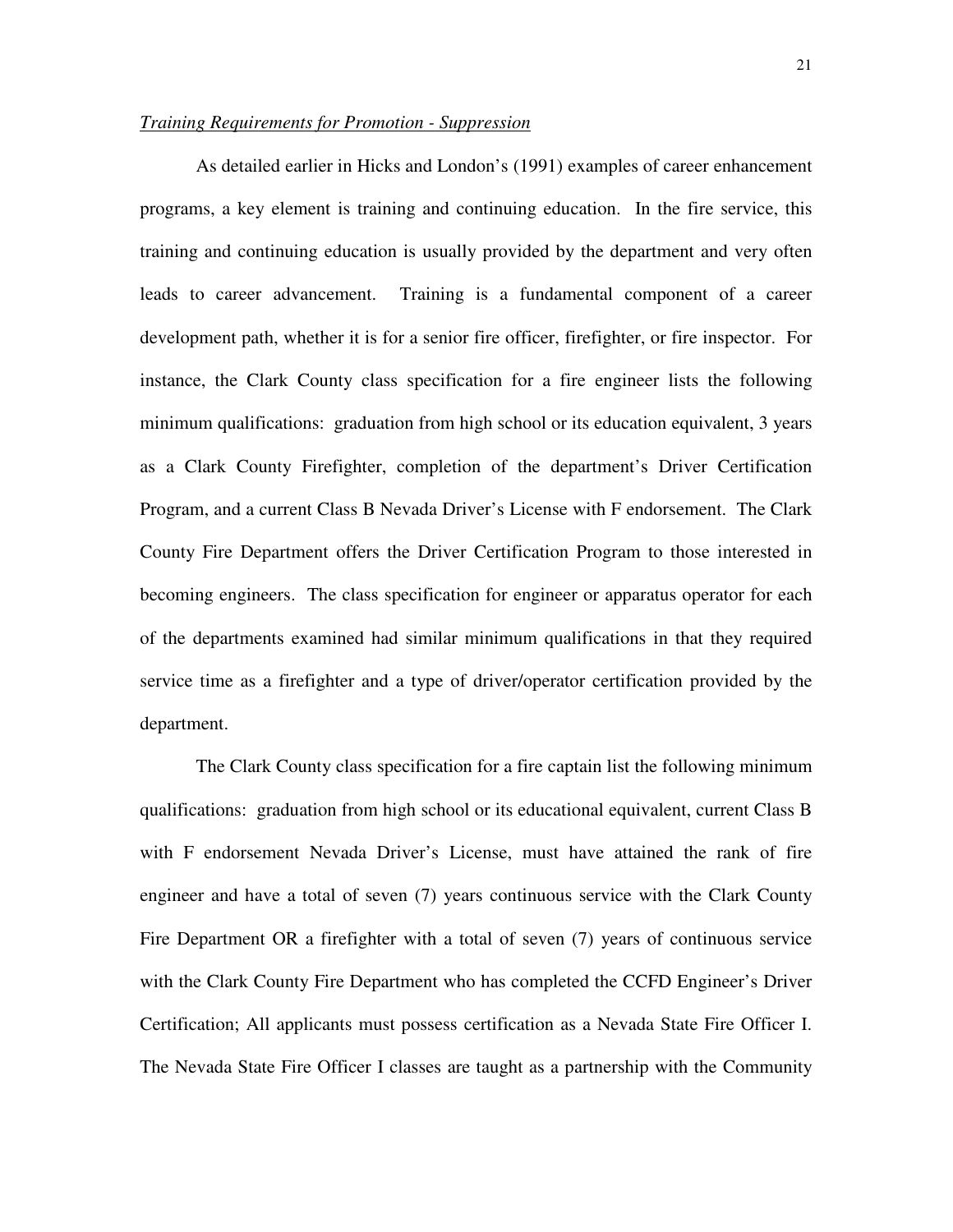College of Southern Nevada. The class specifications for fire captain for each of the departments examined had similar minimum qualifications in that all required service time on the particular department. The Henderson Fire Department also required Nevada State Fire Officer I Certification while Las Vegas Fire & Rescue, the Reno and North Las Vegas Fire Departments did not require this certification. Additional promotional opportunities for the Clark County Fire Department such as Battalion Chief, Logistics Officer, and Volunteer Coordinator require an amount of service time with the department and, in the case of Battalion Chief, four (4) years of experience as a fire captain and satisfactory scores on the promotional exam as detailed in the Clark County class specifications for each of these positions.

Minimum qualifications for promotions within the suppression divisions for each entity are similar in that they require a specific amount of time in a suppression position within the particular department, certifications received within the particular department, and satisfactory scores on promotional exams. Minimum qualifications for promotions within the prevention divisions for each entity are similar in that all departments examined require certifications for promotional opportunities and four of the five require some department experience, however, not necessarily within their particular department. The types of certifications required for promotional opportunities are varied. The Reno Fire Department is the only department examined that has no requirement for service time for promotional opportunities in the prevention division. (Reno Fire Prevention Inspector and Prevention-Captain job descriptions) Two of the five departments examined, Clark County Fire and Las Vegas Fire & Rescue, have an educational requirement for promotional opportunities within the fire prevention bureau. (Clark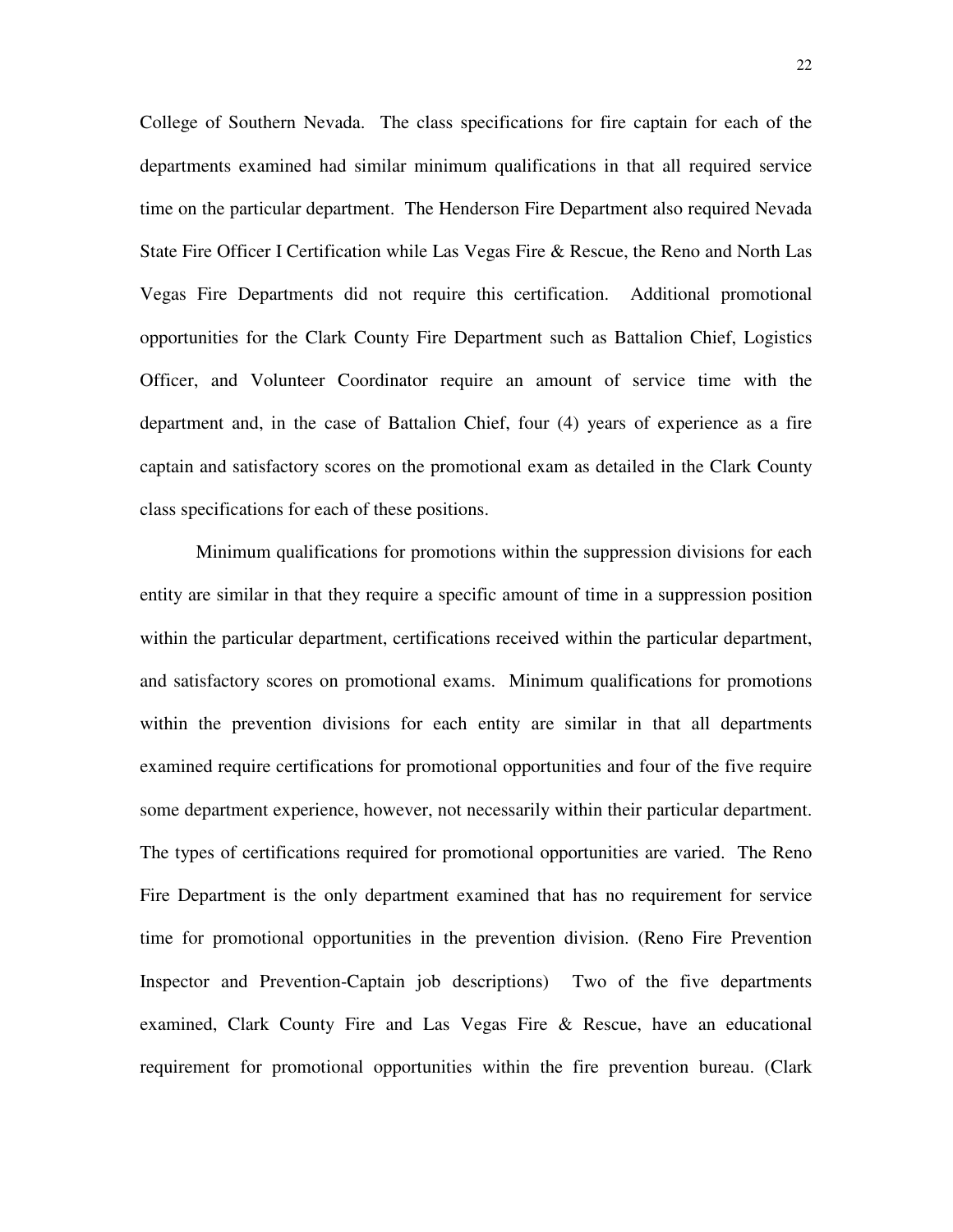County Deputy Fire Marshal job description and Las Vegas Assistant Fire Protection Engineer job description) Clark County's Deputy Fire Marshal requires completion of courses in fire science and LVF&R's Assistant Fire Protection Engineer requires a Bachelor Degree.

Other training partnerships that exist for suppression personnel include University Medical Center (UMC). UMC holds a paramedic class when there is a demand in the community. The Community College of Southern Nevada also offers an Associate of Applied Science Degree in Fire Administration. In Northern Nevada, the University of Nevada, Reno operates a Fire Science Academy and the Truckee Meadows Community College offers a Fire Technology Program.

#### *Training - Prevention*

 Opportunities abound for the 'sworn' personnel to receive training to climb a career ladder in their field. On the other hand, the 'civilian' employees of every department examined have little or no formal training offered through their respective departments. Partnerships have been created for on-going training through industry contractors, industry organizations, the Community College of Southern Nevada, the International Congress of Building Officials (ICBO), and the Southern Nevada Fire Prevention Association. The Henderson Fire Department is the only department examined that mandates any type of specific training - hazardous materials awareness level training and the city safety policy (Henderson Fire Department, S.O.P. #T-1A). These are single classes and there is no requirement for refresher classes or on-going training.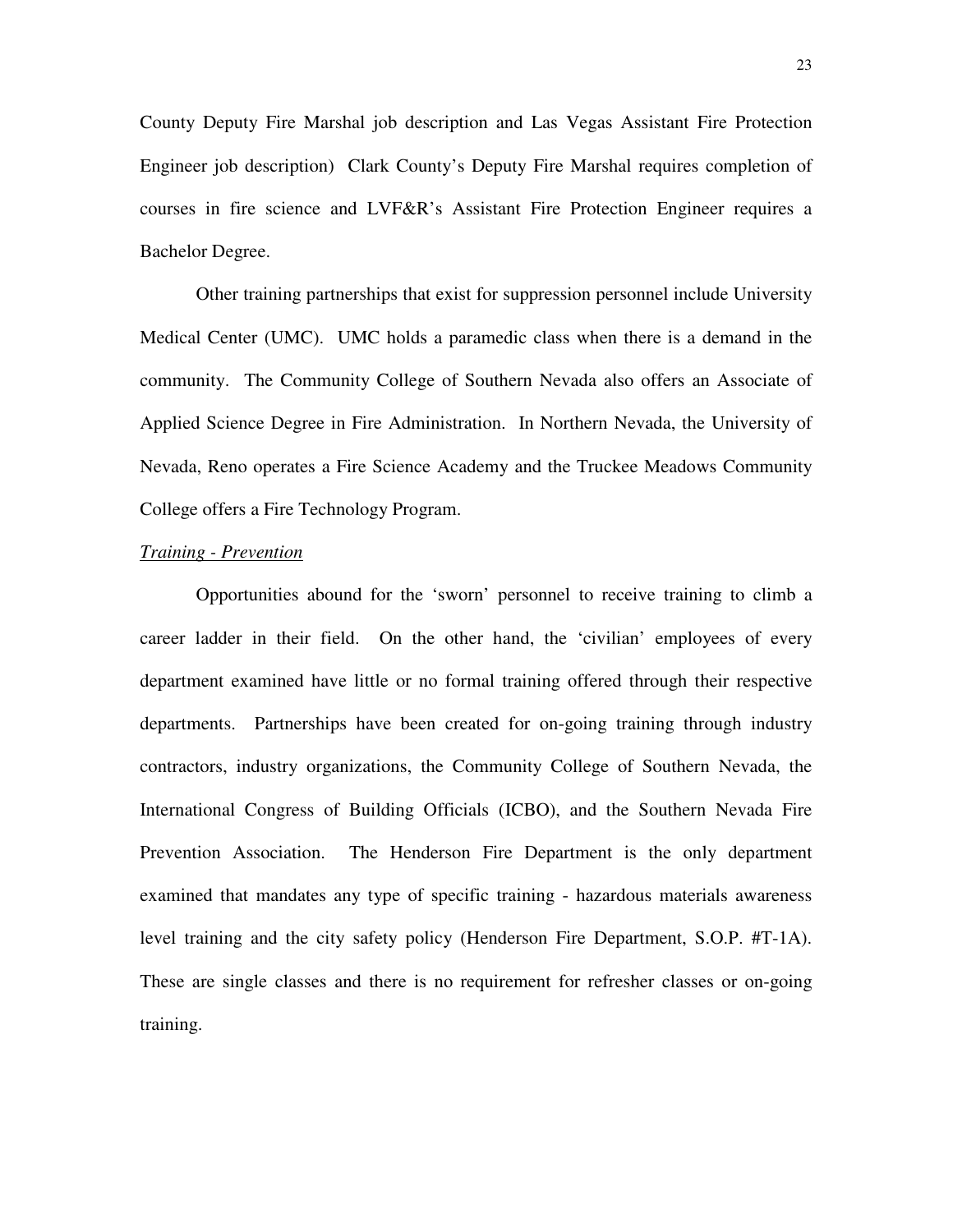Although these partnerships for training have been fostered, the Clark County Fire Department has no mandated fire prevention training requirement for current fire inspectors. The department has, however, instituted a training program for fire inspector trainees that must be completed within two years of employment. Two of the five departments examined, Clark County Fire and Las Vegas Fire & Rescue, offer a training position that requires no previous inspection experience. Three of the five departments examined, Las Vegas Fire & Rescue, the Henderson and North Las Vegas Fire Departments, offer a senior inspector position as a promotional opportunity.

While there is an insignificant amount of mandated training in the departments examined, certifications are required for some positions at time of hire or may be required within a certain time from date of hire. Henderson Fire Department fire inspectors are required to obtain an International Fire Code Institute (IFCI) fire inspector certification within 12 months of employment and are expected to meet and maintain performance requirements established in NFPA 1031, "Standard for Professional Qualifications for Fire Inspector I" (City of Henderson class specification for Fire Inspector I). Las Vegas Fire & Rescue has instituted a position similar to the Clark County Fire Department that requires no prior inspection experience but requires the employee to possess a Uniform Fire Code Certification and NFPA 1031 Fire Inspector I certification within 18 months of hire (City of Las Vegas class specification for Fire Inspector I). The North Las Vegas Fire Department requires two years experience in fire code enforcement or related field or two years experience in varied fire fighting activities and an Associate Degree in Fire Science supplemented with formal instruction in fire fighting methods and techniques with fire prevention methods desirable. The North Las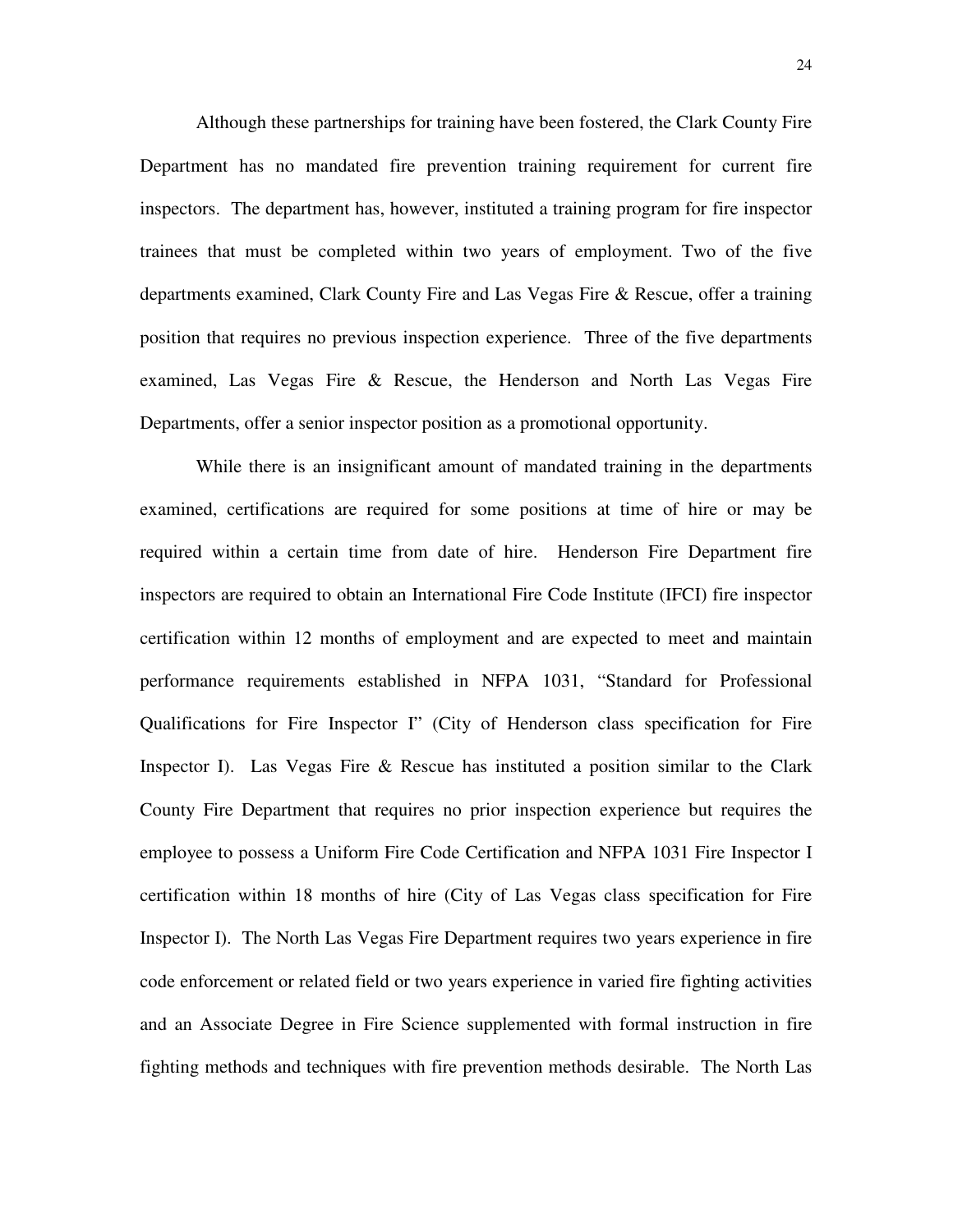Vegas Fire Department also requires Uniform Fire Code Fire Inspector Certification at time of hire (City of North Las Vegas class specification for Fire Inspector I). The Reno Fire Department, like Clark County Fire and Las Vegas Fire & Rescue, has a position that does not require experience. However, unlike the other two departments, Reno Fire does not have a certification level that must be attained within a limited time of hire (City of Reno class specification for Fire Prevention Inspector). Essentially, no department examined requires continuing skills training, nor does any department offer such training. Yet, each department struggles, as does the entire fire service, to achieve professionalism within the ranks and respect in industry and throughout the community.

"…[T]he greatest way for us to increase professionalism in the fire services is to commit to lifelong learning." (*Fire Chief Magazine*, 2001) The Clark County Fire Department must place a priority on continuing skills training by instituting mandatory requirements on fire prevention personnel. The technology is changing rapidly and attending classes sporadically will not allow the division to keep pace with industry. There is no standard for continuing skills training for fire inspectors at this time. NFPA 1031, "Standard for Professional Qualifications for Fire Inspector and Plans Examiner" lists the requisite knowledge and skills an inspector or plans examiner should possess, however, it does not indicate a requirement for training. If prevention personnel were required to train an equal percentage of the day as suppression, personnel would have to train for .8 hours per shift or approximately 13 hours per month. Since prevention does not carry such mandates as Clark County Health District training, OSHA requirements, NFPA 1760 training, etc., this percentage seems excessive. The author believes a more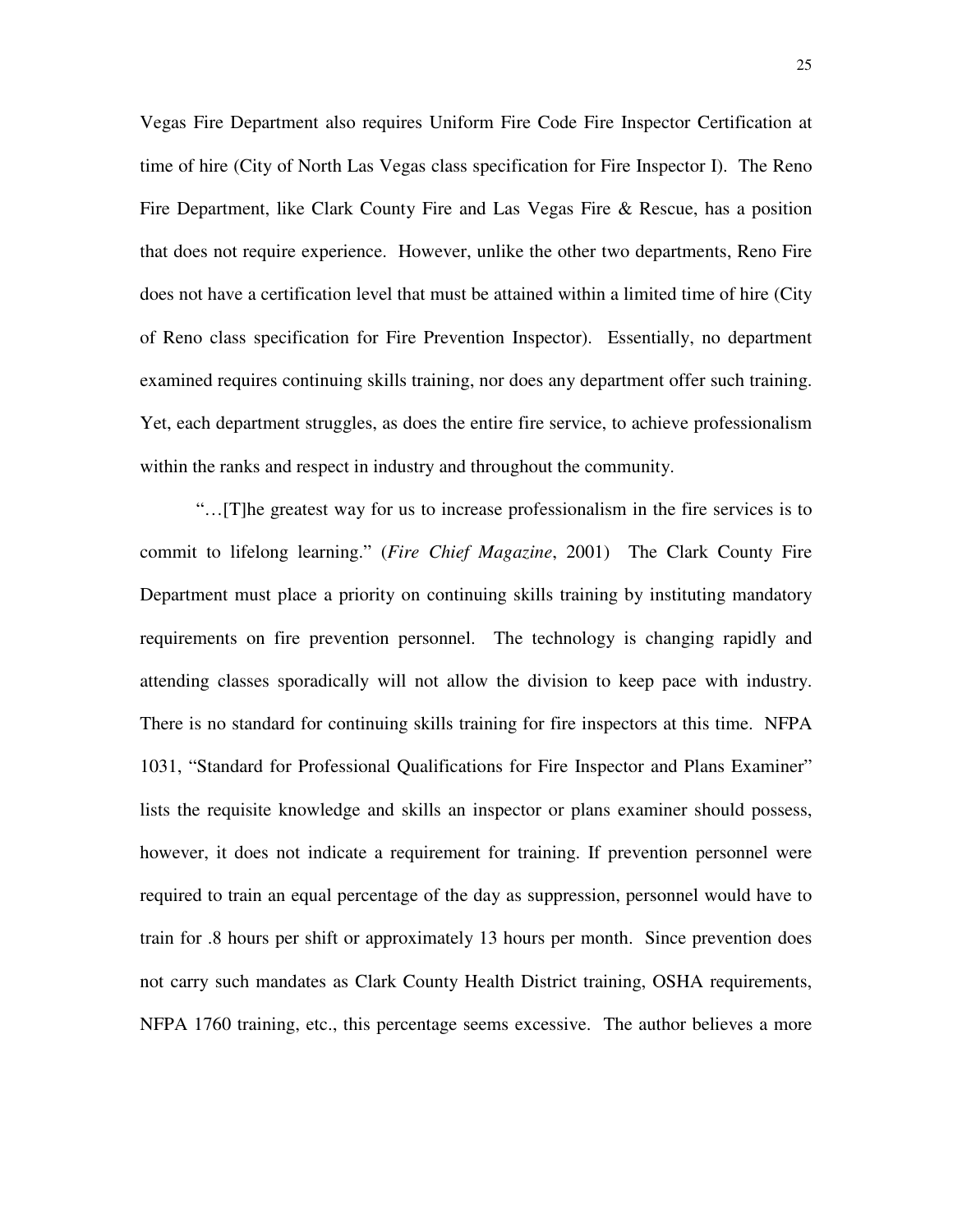reasonable amount of mandated training time would be 6 hours per month (1.25 hours per week).

#### *Supervisory Training*

The importance of supervisory training is becoming apparent in all avenues of professional life today. Fire officer development is emerging as an essential piece of the overall growth of a department. The U.S. Fire Administration hosted the third annual Fire and Emergency Services Higher Education conference in 2001. Following this conference, an outline for a Fire Administration I course was created as a model to help create consistency. The description for this course includes introduction to the organization and management of a fire department and the relationship of government agencies to the fire service with emphasis on fire service leadership from the perspective of the company officer. (www.usfa.fema.gov/nfa) The National Fire Academy sponsors a Degrees at a Distance Program which is offered through seven colleges and universities throughout the country. Upper division requirements of the Bachelor of Science Degree in Fire Science include Advanced Fire Administration, Personnel Management for the Fire Service, and Public Administration. (www.cogswell.edu/ddp.html) The Bachelor of Science degree offered by Oklahoma State University includes a required course entitled Fire Protection Management with a course description of: applied human relations, technical knowledge and skills for achieving optimum effectiveness from a fire protection organization. (www.okstate.edu/ceat/fpst/degreeplan.htm) The Community College of Southern Nevada offers an Associate of Applied Science Degree in Fire Administration. This degree includes requirements for Principles of Management,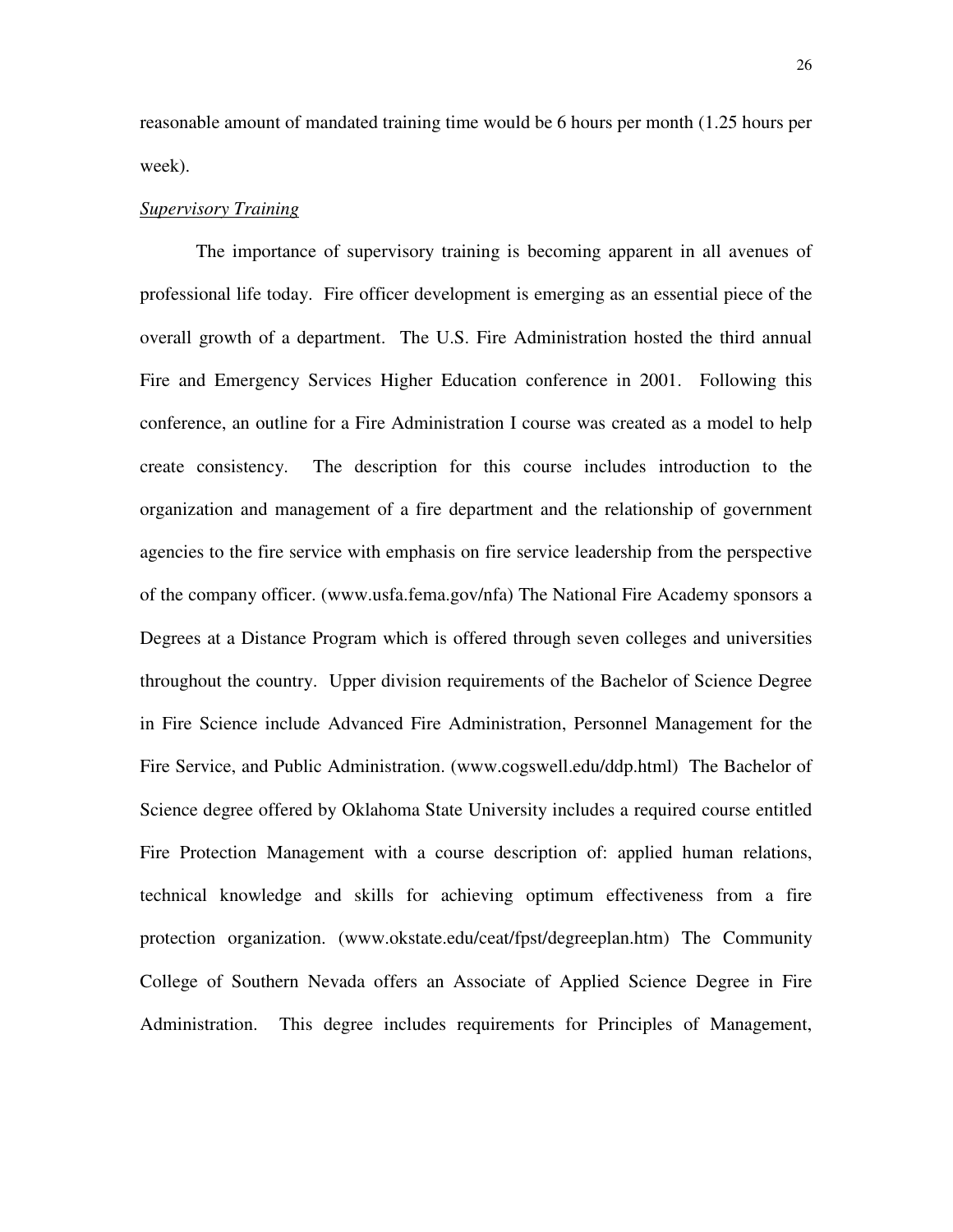Organizational Behavior, and Personnel Supervision. (www.ccsn.nevada.edu/ degsheet/fsm\_aas.html)

The future of the professional fire service is clearly calling for supervisory and administrative training to promote to the rank of officer. The Clark County Fire Department must insist on supervisory training for future officers by instituting an internal program, partnering with an outside agency, or allowing for educational units to be substituted for all or part of these requirements. The author suggests a combination of instituting an internal program and allowing educational units to be substituted for part of the requirement. An internal program would be beneficial to instruct supervisors in the proper handling of situations within Clark County in general and the Fire Department specifically. Additionally, coursework or continuing education credits in an approved supervisor training course would allow for outside experiences to be brought in and applied to issues facing the Clark County Fire Department supervisor.

#### *Certifications*

Finally, certification requirements are an essential part of the overall program. Architects and engineers require educational degrees and certification requirements within their respective fields. The same should hold true for fire inspectors. NFPA currently offers Fire Inspector I, Fire Plan Examiner I, and Certified Fire Protection Specialist certifications "[as] a statement of success; an indisputable mark of performance belonging to the individual member." (www.nfpa.org) Certifications consist of three phases: preparation (case studies), exam, and practicum followed by a recertification process. The Nevada State Fire Marshal's Office also offers certifications: Fire Inspector I, II, and III and Plans Examiner I and II. These certifications consist of an exam and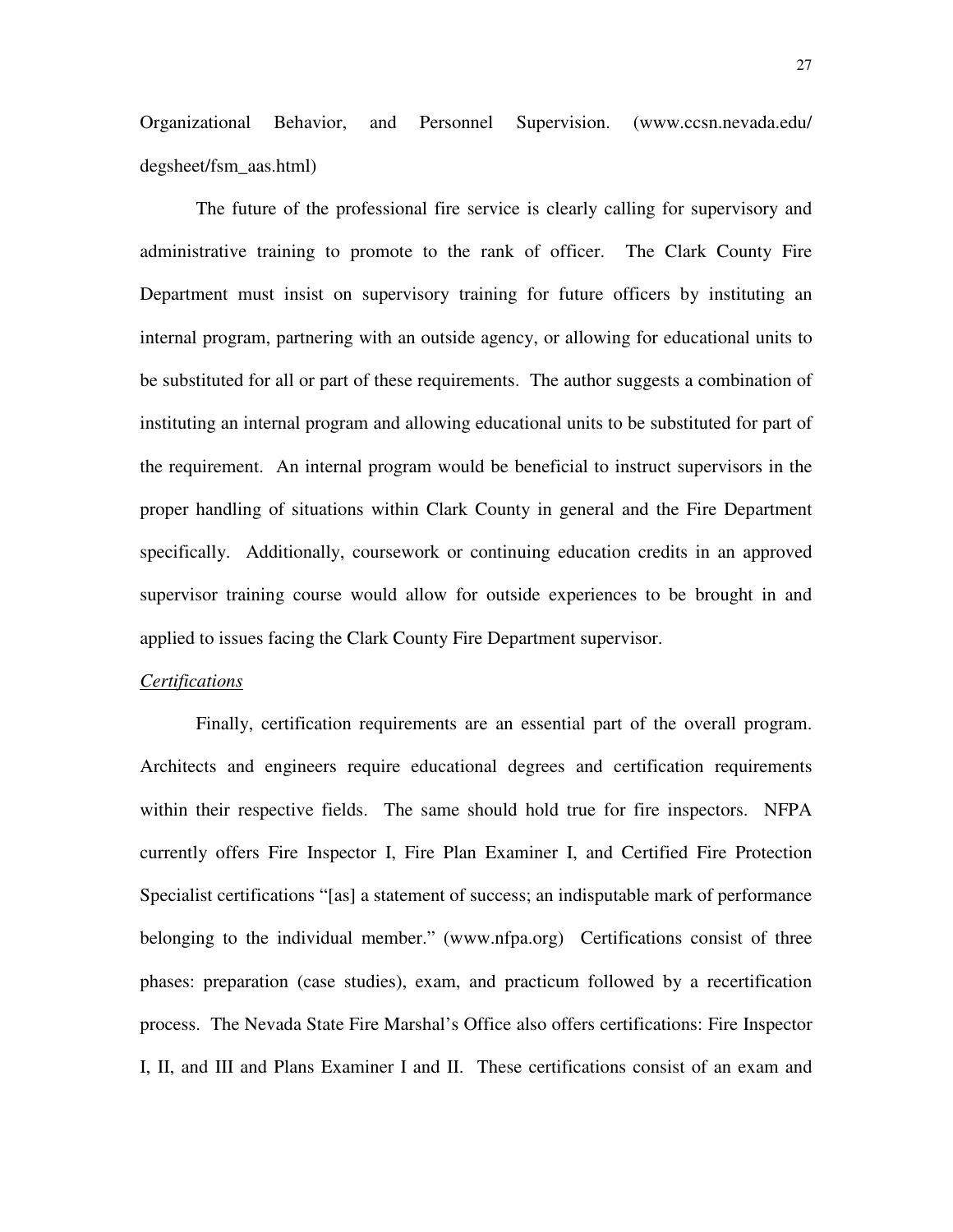attainment of a certification in the state adopted fire code. Additional exams or coursework may be required. (http://fire.state.nv.us/Fire%20Inspector.htm)

Supplementary certifications are available by organizations outside of the fire service such as the National Institute for Certification in Engineering Technologies. (www.nicet.org) Nevada Administrative Code 477.300 requires that designers of fire sprinkler systems or fire alarm systems must hold a NICET Level II certification or equivalent as of January 1, 2003. It would therefore be prudent for a Plans Checker or plans examiner that must review plans drawn by a NICET Level II certified individual to hold an equivalent certification or higher. The NICET Level II certification currently requires work experience (such as field installations) that a fire inspector usually cannot accommodate, however, the coursework is available and a certification for fire inspectors is being considered for the future. Instituting certification requirements into minimum qualifications for promotional and supervisory positions would ensure that personnel would have the requisite knowledge required for their positions. An incentive package for those inspectors that do not wish to advance through the ranks but would benefit greatly from the certification could include assignments to special areas of interest or possibly financial incentives structured such as Emergency Medical Technician-Intermediate, Hazardous Material Technician, and Paramedic levels within the suppression division.

#### *Additional Promotional/Supervisory Levels*

In addition to the areas of continuing skills training, supervisor training, educational requirements for supervisory positions, and certification requirements, an extra supervisory level would increase the promotional opportunities within the division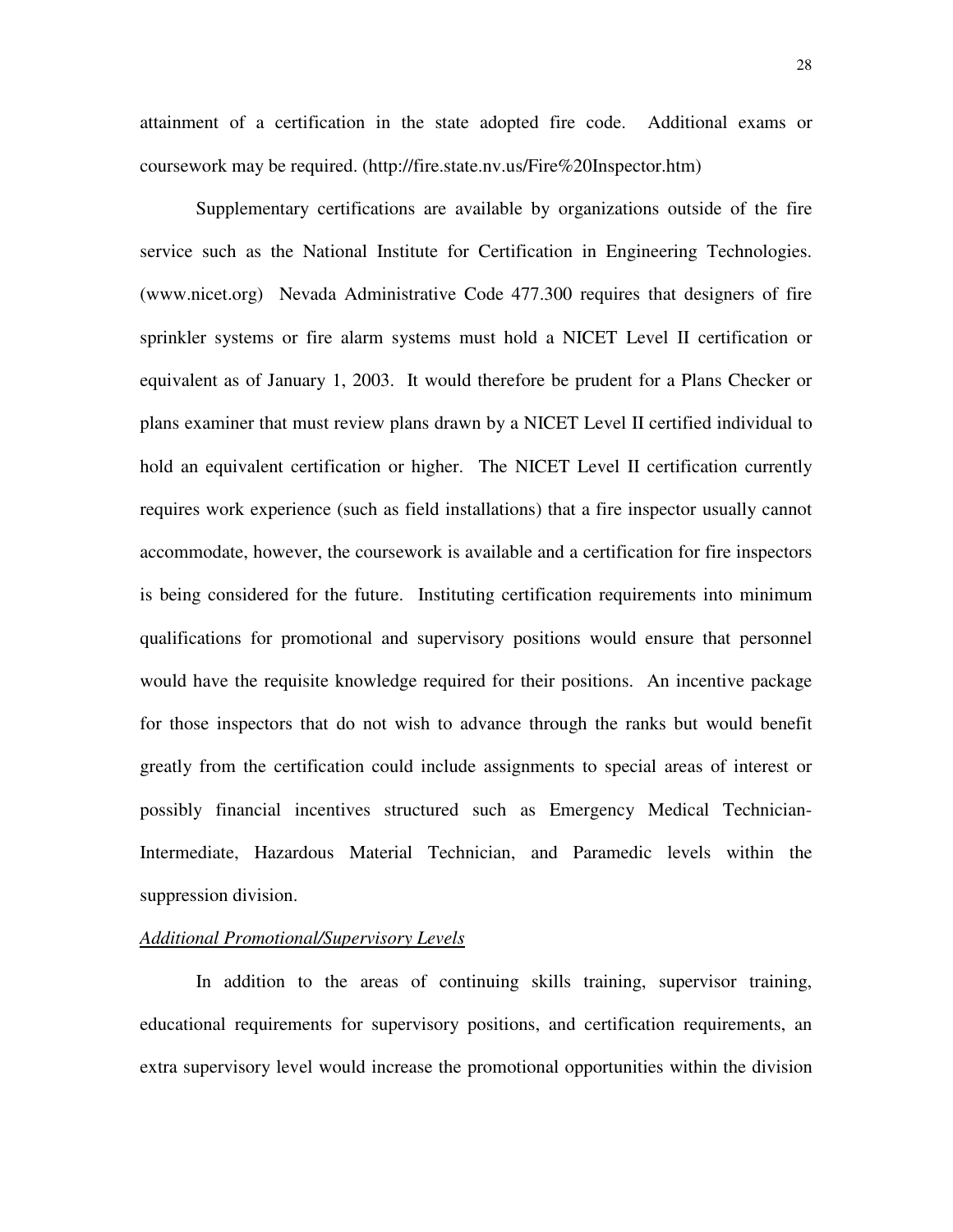as well as reduce the span of control for supervisors within the division. All of the departments examined, with the exception of the Clark County Fire Department, offer a Senior Fire Inspector (Las Vegas Fire & Rescue and North Las Vegas Fire Department), Senior Inspector/Investigator (Henderson Fire Department), or Captain-Prevention (Reno Fire Department) position. The North Las Vegas Fire Department currently utilizes fire inspectors to conduct fire investigations in addition to their inspection duties. Another possible avenue would be the inclusion of a Plans Checker II position to recognize the high levels of training and certification needed to review plans of hotel/high-rises, casinos, pyramids, Eiffel Towers, and exploding volcanoes that are being added to the skyline of Clark County's jurisdiction. The Plans Checker II would review the most complex plans and would possess the highest degree of certification and knowledge within the plan review area. This certification and knowledge would allow them to solve intricate issues collectively with architects and engineers. The only department examined that utilizes a Plans Examiner II position is the Henderson Fire Department. These additional levels of a career development path would bring the Clark County Fire Department in line with comparable departments in the state.

#### *Recommendations*

Within the five fire departments examined, suppression personnel have mandated training requirements that prevention personnel do not have. Minimum qualifications for suppression promotional opportunities are similar throughout the five departments examined. Minimum qualifications for prevention promotional opportunities are varied and dissimilar in many areas. The departments examined offered a similar promotional path for suppression personnel while the promotional path for prevention personnel is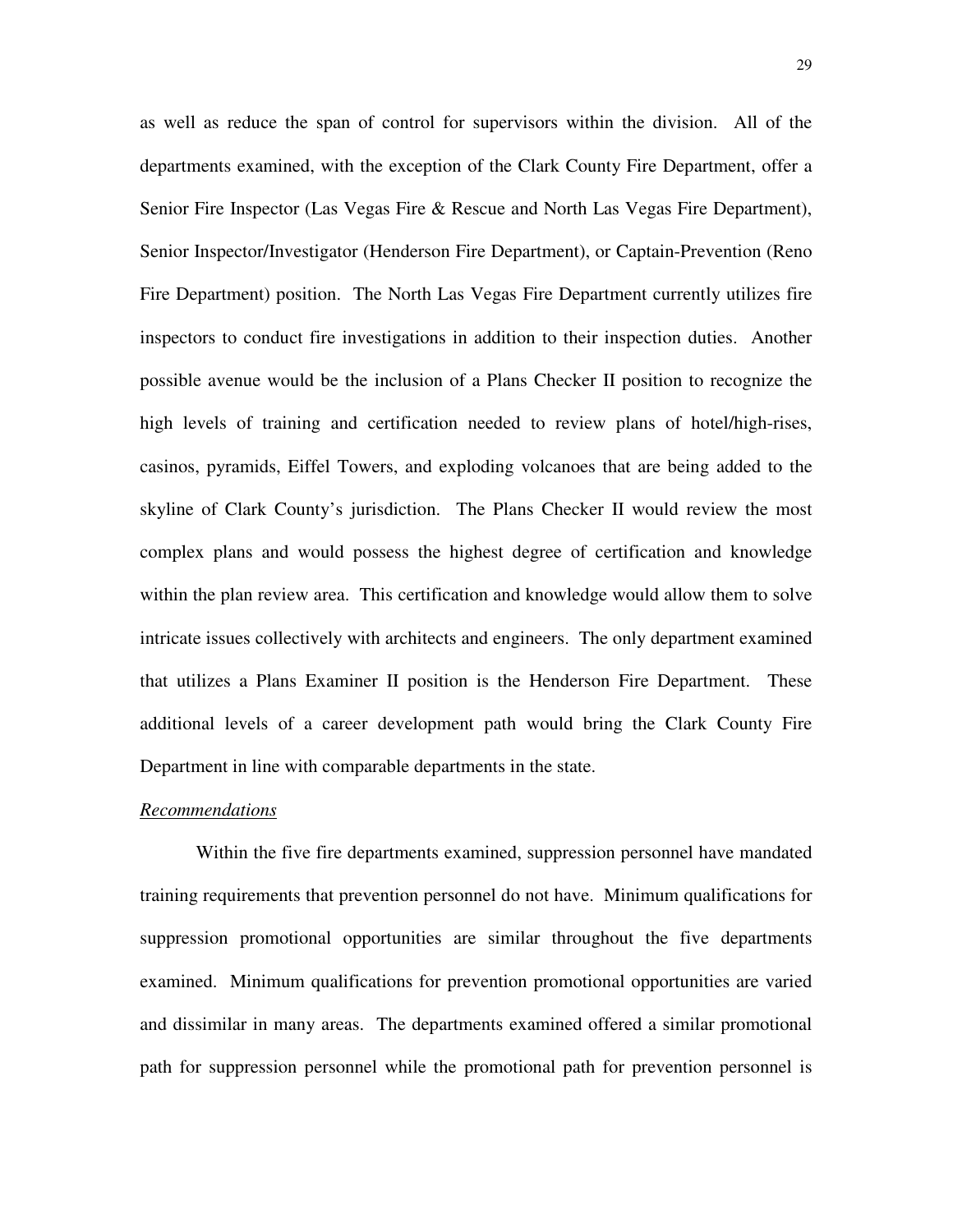disparate. The findings of the author point to a general lack of a career development path for fire inspectors at the Clark County Fire Department. Subsequently, the author recommends a formalized career development path that includes continuing skills training, supervisor training, educational requirements for supervisory positions, certification requirements for positions, and additional promotional levels within the division. An example of a Clark County Fire Department Fire Prevention Bureau Career Development Path in its entirety can be found in Appendix A at the conclusion of this chapter. Implementation of this example would bring all prevention employees to a minimum certification level, create a mandatory training element for prevention personnel, offer additional promotional and supervisory levels for employees to aspire to, and establish minimum qualifications incorporating certification and education requirements for those additional levels.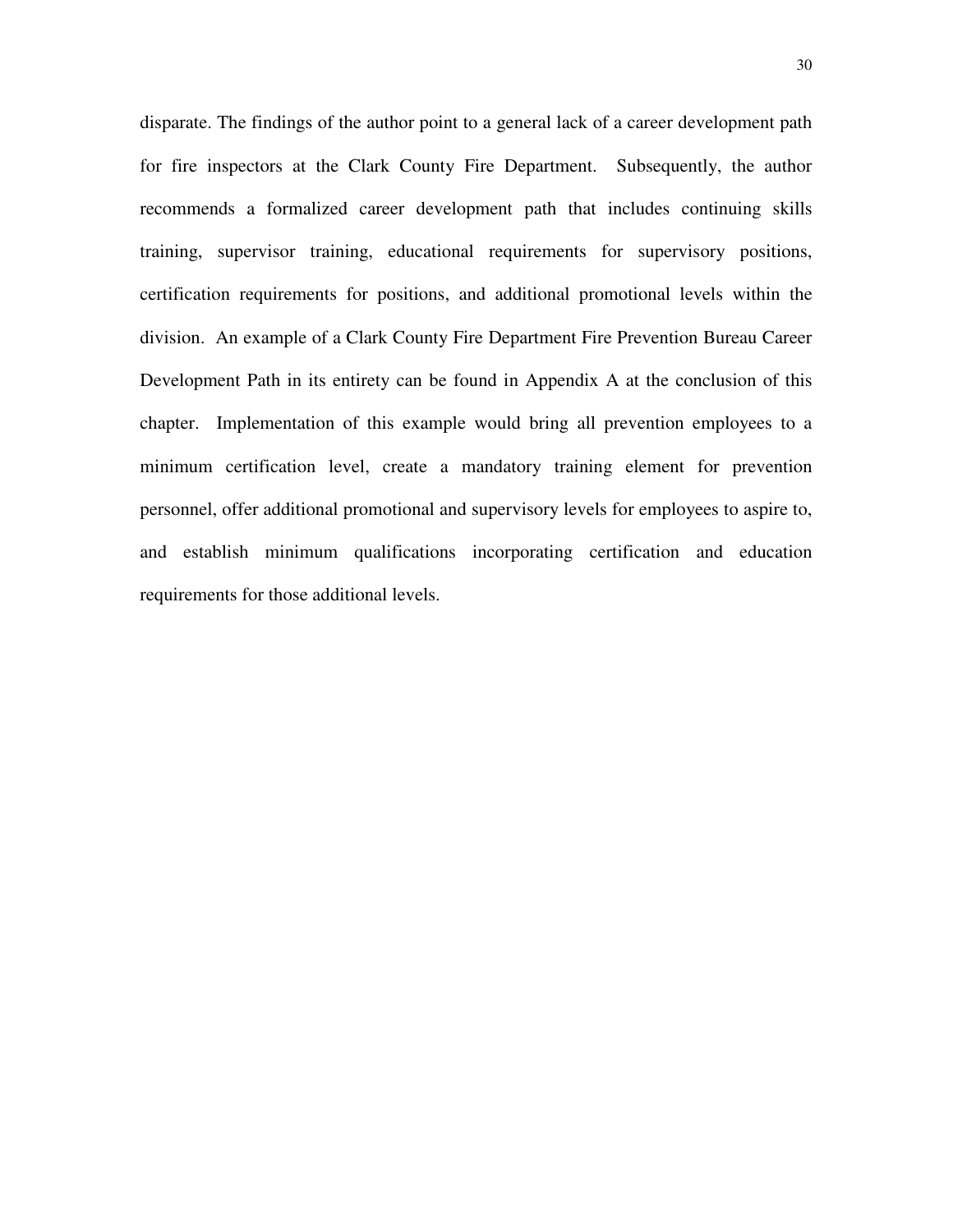#### **CONCLUSION**

 The growth and development of individuals is key to the success of any program or organization. When the employees of an organization do not feel that it is willing to develop them professionally or personally, morale suffers and productivity slows. However, when the employees of an organization recognize that the organization is working toward employee enrichment, which may include a formalized career development path, positive characteristics are exhibited.

 On-going training and development is an essential part of a formalized career development path. This is just as true for fire prevention bureau personnel as it is for suppression personnel. The importance of continuing training for prevention personnel must be realized and brought to the forefront of the fire prevention program of any fire department throughout the nation.

 In addition to the acceptance of management to the idea of continuous training and improvement, prevention personnel themselves must embrace the concept of a career development path. The fire service is traditionally slow to change. Management is much more likely to buy in to a concept of a formalized career development path if the employees are willing to assist the process of creating and implementing the plan. Staley (1998) notes:

"…when you use the materials the department provides for you, you learn what the department wants you to know. You'll mistakenly think that the keys to the universe are located between the covers of your departmental handbooks. You'll never consider the possibility of seeking out and bringing in other knowledge… You have to be smart enough to realize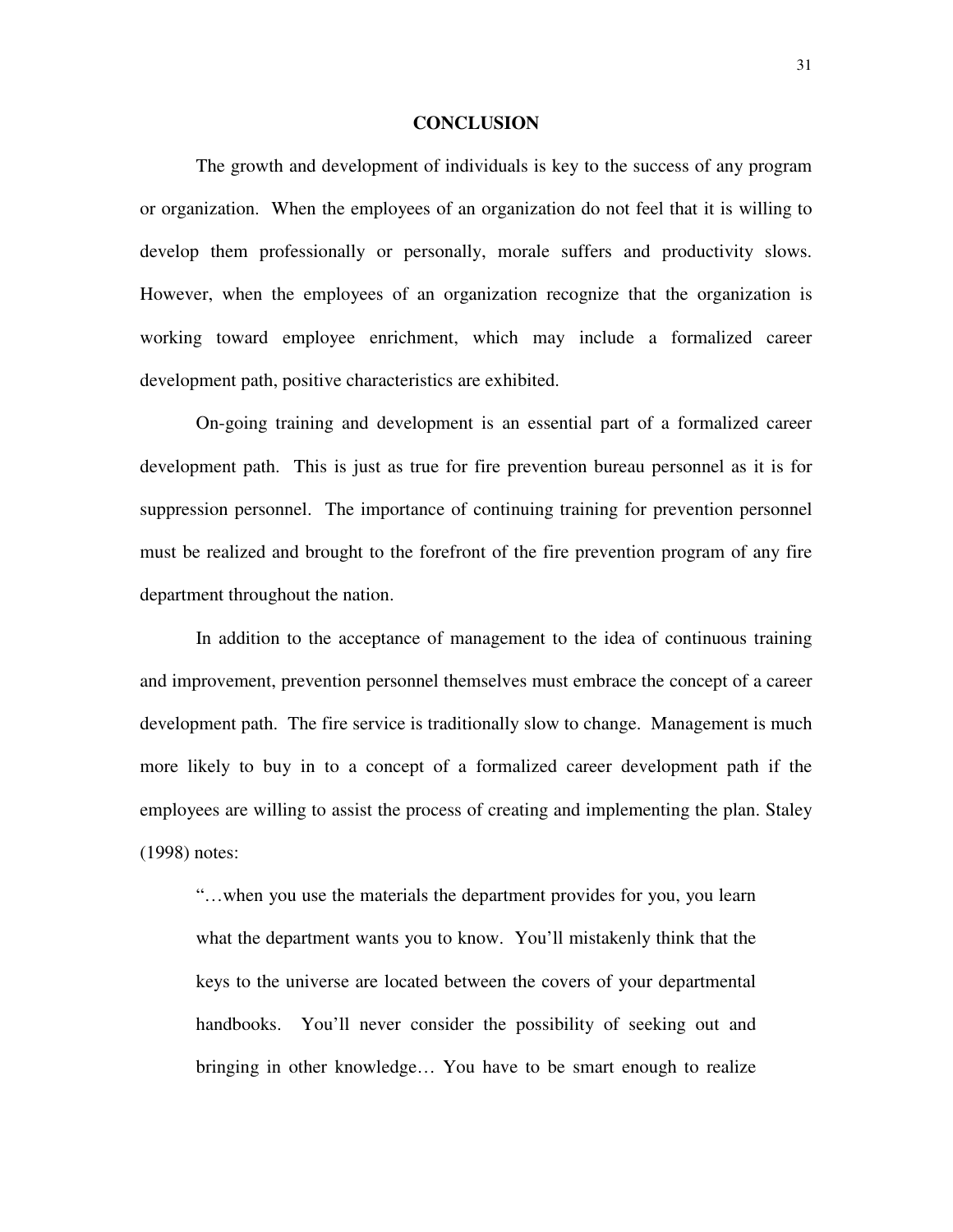that the world is vast and the possibilities and potentials are endless.

Don't let the organization limit you and don't limit yourself."

The organization must realize that the further it allows the individual to develop and travel the career path, the better the organization as a whole will be.

Supervisors are often promoted due to a score on a written test. Organizations could assist the transition process from line worker to supervisor with training and upper management support. Continuing training and education would assure the organization that the supervisor is well-versed in current laws and proper practices within the purview of their authority.

 With the continual technological advances in fire fighting, building construction, and fire and life safety industries, education and certification requirements would allow for the professionalism that is sought by the fire service. As public service agencies, fire departments must be able to meet the needs of the public. For prevention personnel to be credible facing architects and engineers with teams of attorneys, a certain level of education and certification would be necessary. Each jurisdiction must decide what levels of education and certification would give credence to properly exert authority over the industries they govern.

 As shown in Chapter four, there was a divide between the career development paths of suppression and prevention in the departments examined. The findings illustrated the need to make changes to incorporate mandated training and create additional promotional and supervisory opportunities within prevention to rectify the discrepancies between prevention and suppression career development paths.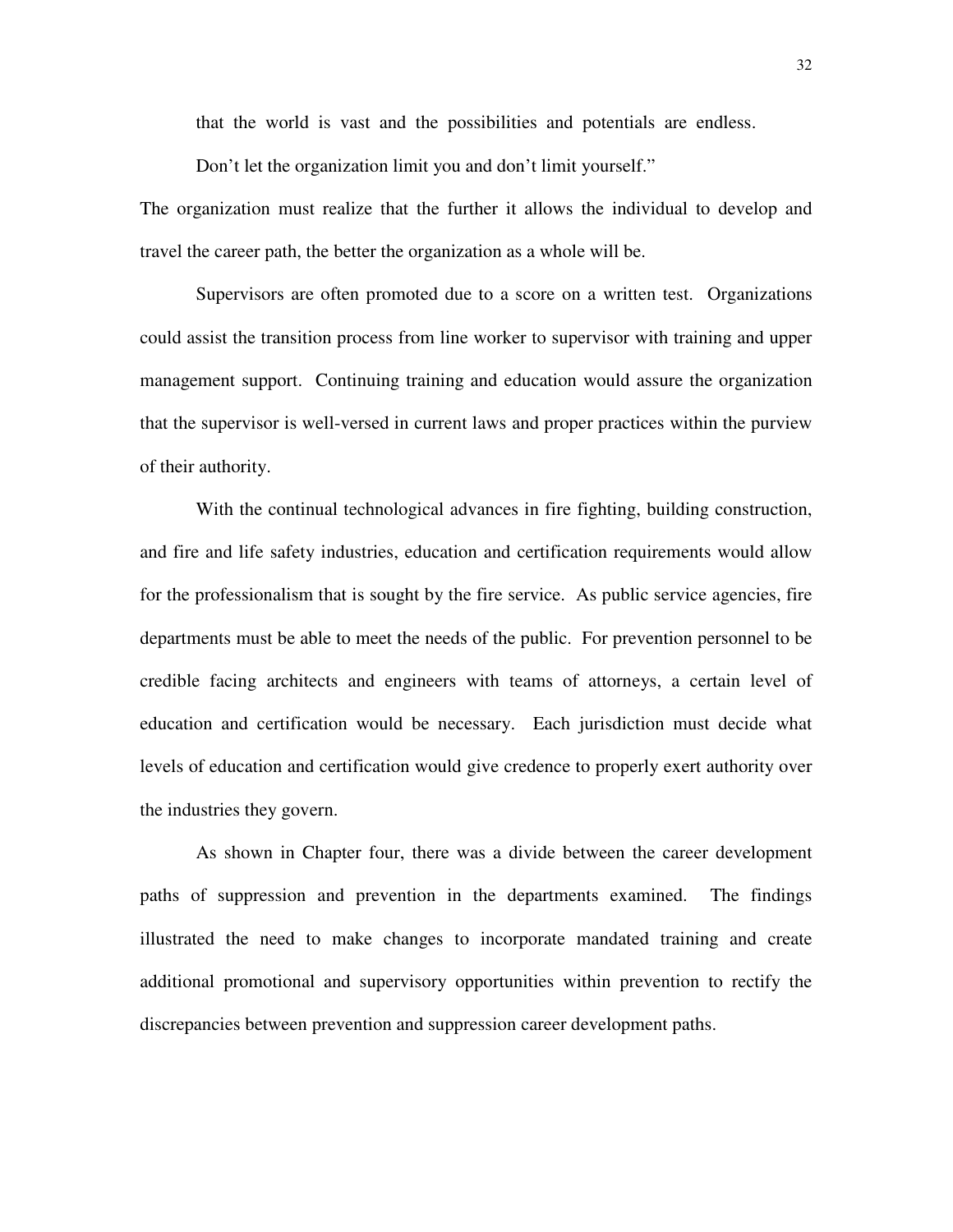An additional area of research might include a program implementation plan for a formalized career development path for fire prevention personnel. Financial requirements of an extensive training schedule for inspectors, as well as, additional promotional and supervisory levels within the division would have to be explored and detailed for budgetary impact. Implications on union contracts and negotiations would also require exploration.

Recommendations include continuing skills training, supervisor training, educational and certification requirements for promotional and supervisory positions, and additional promotional and supervisory levels to increase the career opportunities within the division.

"Advancement in the fire service requires an increased understanding of the role and benefits of fire prevention." (Chubb, 1995) The fire service is beginning to recognize the necessity of a properly orchestrated fire prevention program. However, the creation of a properly orchestrated fire prevention program will remain elusive without a formalized career development path.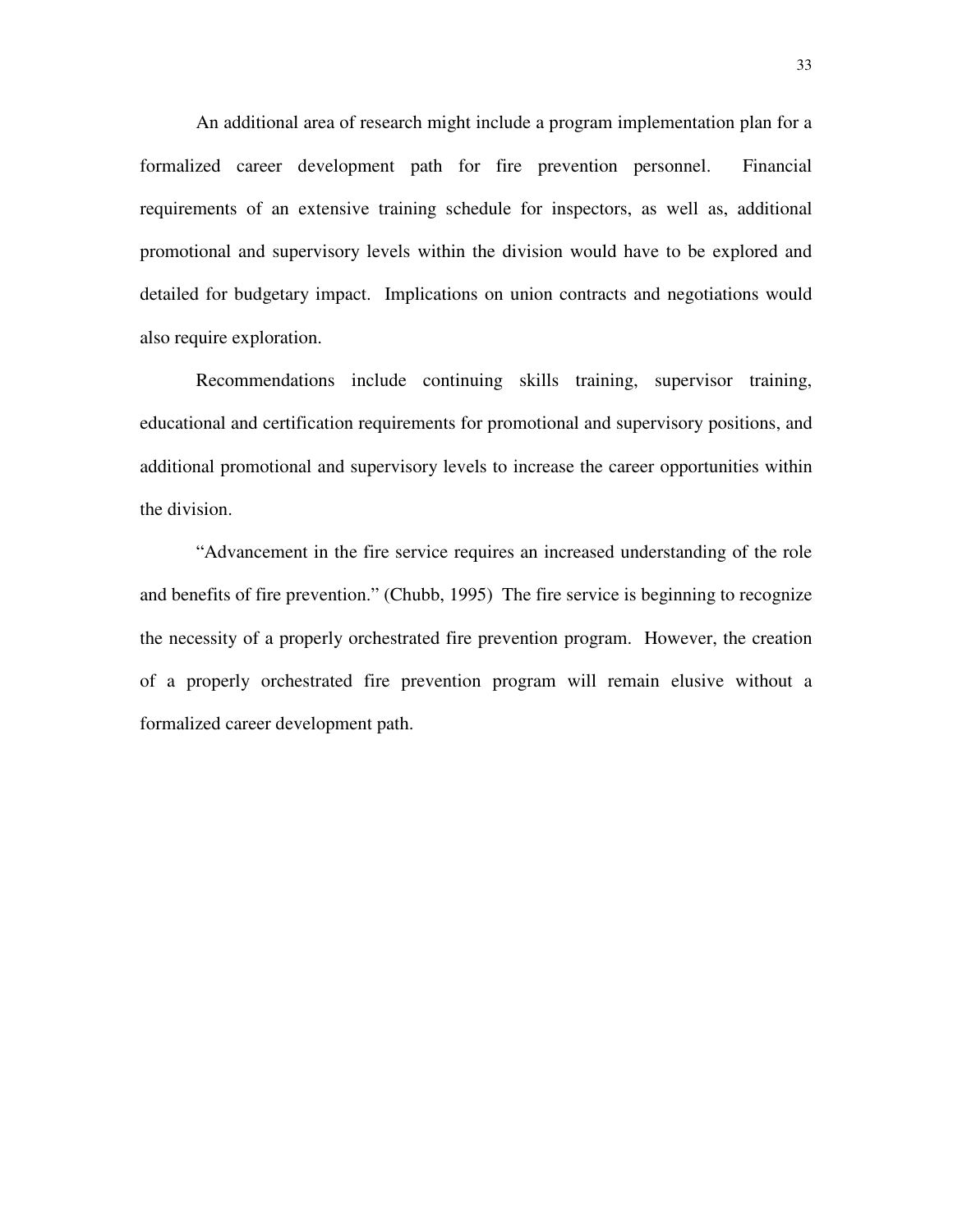# **APPENDIX A**

### An Example for Clark County Fire Prevention Bureau Career Development Path

All current Fire Inspectors brought to the following certification levels –

 Fire Code certification (in the code adopted by Clark County) Recertification in the Fire Code required while employed as a Clark County Fire Inspector Certification and/or continuing education credits in current NFPA Standards adopted by Clark County NFPA 1031 Fire Inspector I Certification Recertification as NFPA Fire Inspector I required while employed as a Clark County Fire Inspector

### Mandatory Training Requirement for All Levels of Fire Prevention Bureau personnel –

6 hours per month

2 outside fire and life safety training seminars/programs (not taught within the FPB) per year

### Minimum Qualifications for:

#### **Senior Fire Inspector** –

*Required at time of application* 

 3 years experience as a Clark County Fire Department Fire Inspector Fire Code certification (in the code adopted by Clark County at time of promotion) NFPA 1031 Fire Inspector I Certification

Nevada State Fire Marshal Fire Inspector I Certification

*Required within 18 months of promotion* 

Nevada State Fire Marshal Fire Inspector II Certification

Six hours Fire Science coursework from an accredited college or university program

Approved supervisory coursework (may serve dual purpose as six hours Fire Science requirement) OR

approved Clark County Supervisory Training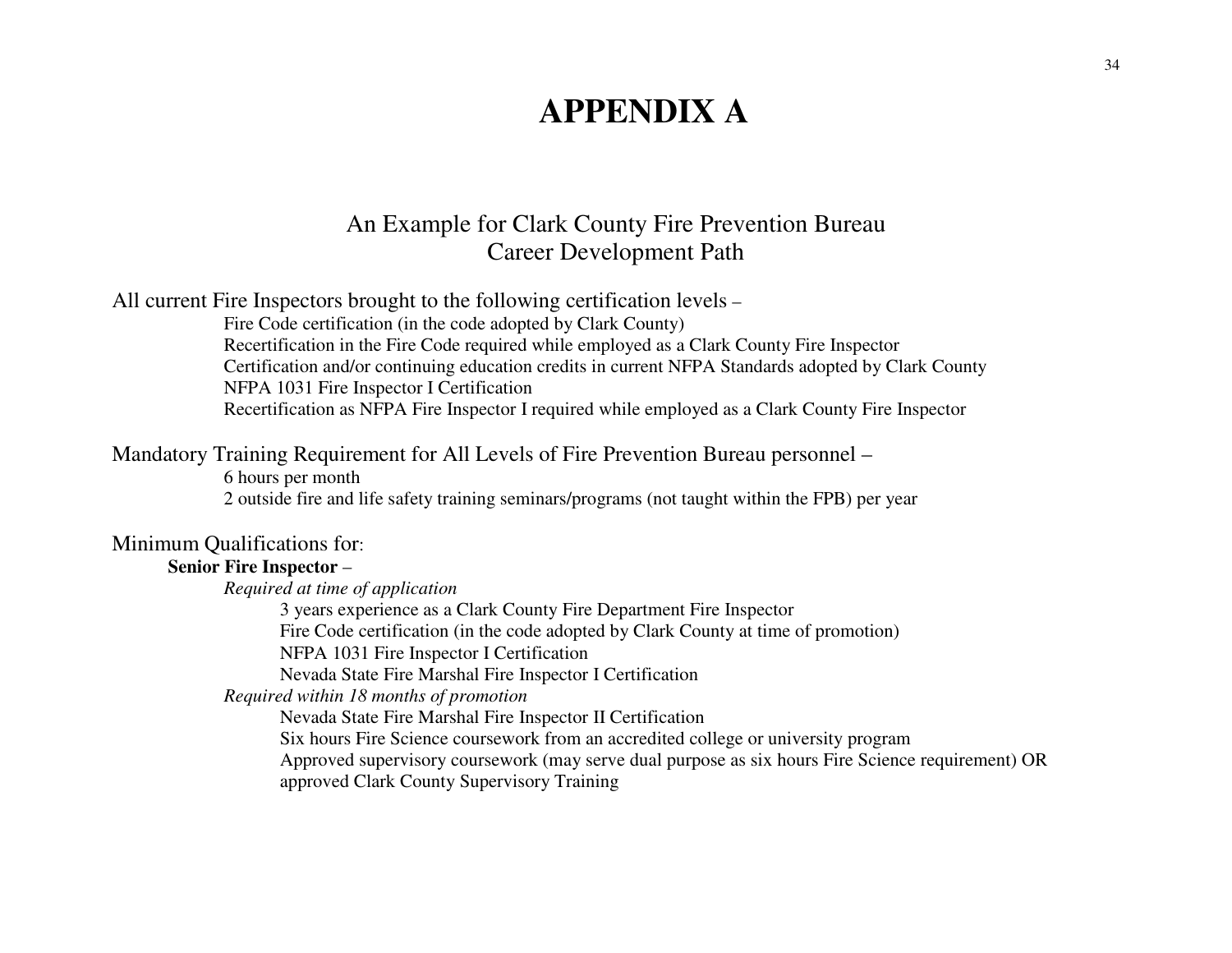#### **Fire Plans Checker I -**

*Required at time of application* 

3 years experience as a Clark County Fire Department Fire Inspector Fire Code certification (in the code adopted by Clark County at time of promotion) NFPA 1031 Fire Inspector I Certification NFPA 1031 Plans Examiner I Certification Nevada State Fire Marshal Fire Inspector I Certification *Required within 18 months of promotion*  Nevada State Fire Marshal Fire Inspector II Certification Nevada State Fire Marshal Plans Examiner I Certification ICBO Plans Examiner Certification

#### **Fire Plans Checker II –**

*Required at time of application* 

 2 years experience as a Clark County Fire Plans Checker I (with all requirements of that position achieved) Nevada State Fire Marshal Plans Examiner II Certification

Six hours of Fire Science or Fire Administration coursework from an accredited college program

*Required within 18 months of promotion* 

NICET Level II Fire Protection Engineering Technology Certificate

#### **Deputy Fire Marshal –**

*Required at time of application* 

7 years experience as a Clark County Fire Prevention Inspector I, Senior Fire Inspector, Plans Checker I, or Plans Checker II

Fire Code Certification (in the code adopted by Clark County at time of promotion)

NFPA 1031 Fire Inspector I Certification

Nevada State Fire Marshal Fire Inspector I and II Certification

Nevada State Fire Marshal Plans Examiner I Certification

Associate Degree in Fire Science (or closely related field such as Fire Administration)

*Required within 18 months of promotion*

ICBO Building Official Certification

Nevada State Fire Marshal Fire Inspector III Certification

Nevada State Fire Marshal Fire Service Instructor I Certification

Approved supervisory coursework (may be included in Fire Science or Fire Administration coursework) OR approved Clark County Supervisory Training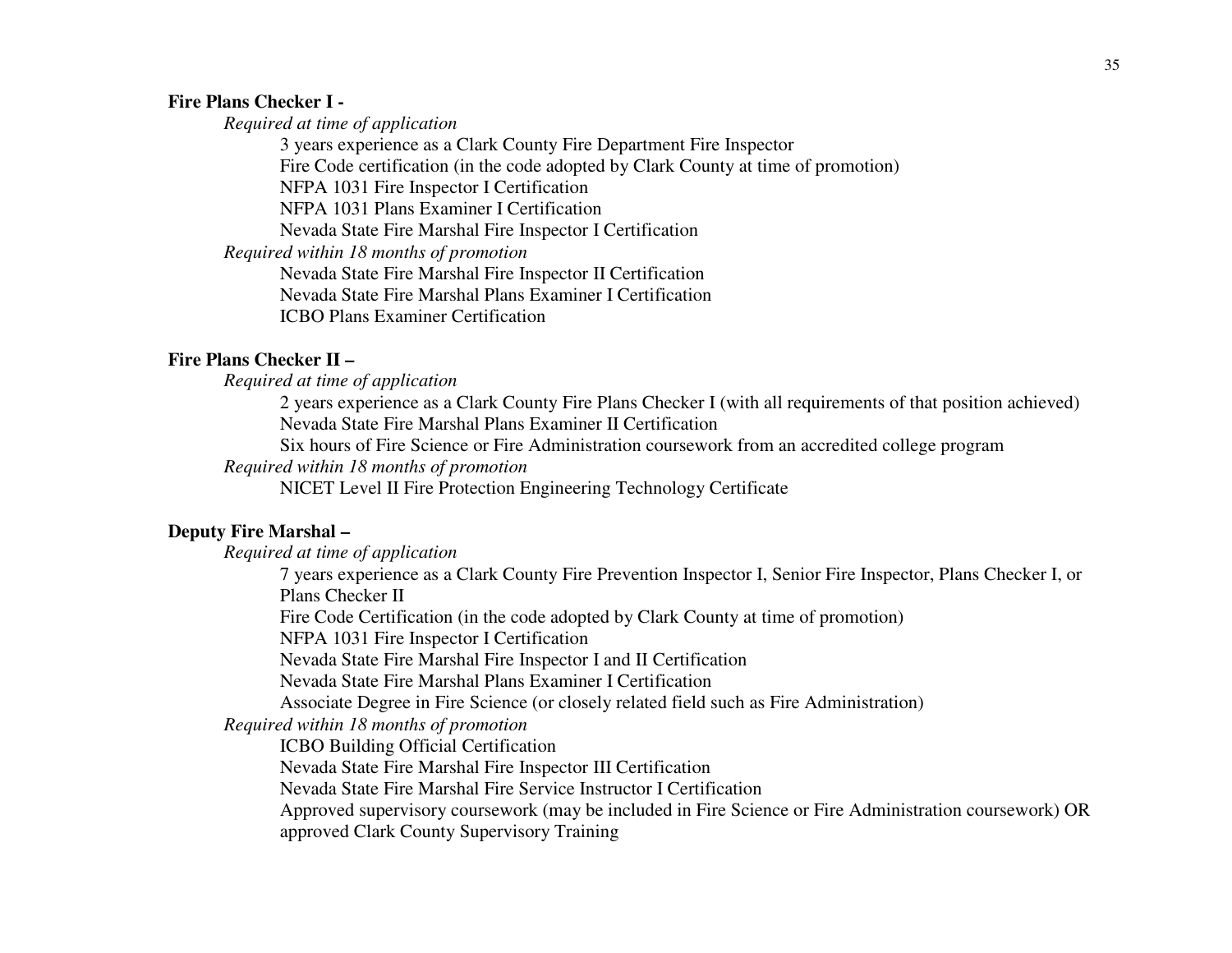# **APPENDIX B**

### **FIRE PREVENTION POSITIONS\***

| <b>Class Title</b>         | <b>Definition</b>                                                        |
|----------------------------|--------------------------------------------------------------------------|
| <b>Assistant Fire</b>      | To assist in the interpretation and enforcement of fire protection       |
| <b>Protection Engineer</b> | requirements; to perform responsible professional plans review for       |
| (LVF&R)                    | conformance with all applicable building, fire and life safety codes;    |
|                            | and to assist in developing and implementing policies and procedures     |
|                            | related to the inspection of fire protection and life safety systems.    |
| Deputy Fire Marshal        | Assists in planning, organizing, and directing a fire prevention         |
|                            | inspection program. This class is distinguished by the responsibility    |
|                            | for assisting the Deputy Fire Chief in the enforcement of all local,     |
|                            | state and federal laws and ordinances as they pertain to fire safety and |
|                            | prevention.                                                              |
| Fire Inspector             | Performs responsible inspection and investigative work in promoting      |
|                            | fire safety and securing compliance with County and state fire           |
|                            | prevention codes and regulations. This class is distinguished by the     |
|                            | responsibility for improving standards of public safety and securing     |
|                            | compliance with fire prevention laws, ordinances and accepted            |
|                            | standards through the inspection of buildings and other installations.   |
|                            | Work emphasizes the fire safety inspection of commercial and public      |
|                            | structures and other installations such as hospitals, hotels, schools,   |
|                            | nursing homes and residential structures.                                |
| Fire Plans Checker         | Performs fire plan and specification review work to ensure               |
|                            | compliance with appropriate codes and ordinances. The review of all      |
|                            | plans from residential, commercial, industrial, public and other major   |
|                            | developments for fire code purposes distinguishes this class from        |
|                            | other positions.                                                         |
| <b>Fire Prevention</b>     | To supervise, assign and review the work of staff responsible for fire   |
| Inspection                 | inspection activities including fire prevention and life safety          |
| Supervisor                 | inspections of commercial, industrial, multi-family dwellings and        |
| (LVF&R)                    | public assembly buildings; to participate in all work activities; and to |
|                            | provide staff assistance to higher level staff.                          |
| <b>Fire Prevention</b>     | Performs journey level technical work reviewing plans for compliance     |
| Plans Examiner II          | with fire codes, building codes, and Federal, State, and Local           |
| (Henderson Fire)           | regulations, and performs related duties as required. This class is      |
|                            | distinguished as being the journey level in the plans examiner class     |
|                            | series within the Fire Prevention Division. Performs technical duties    |
|                            | associated with conducting plans review to assure compliance with the    |
|                            | Fire Code, Building Code, State Fire Marshal Regulations, and            |
|                            | Federal, State, and Local regulations.                                   |

\* All job descriptions are from Clark County Human Resources Class Specifications unless otherwise noted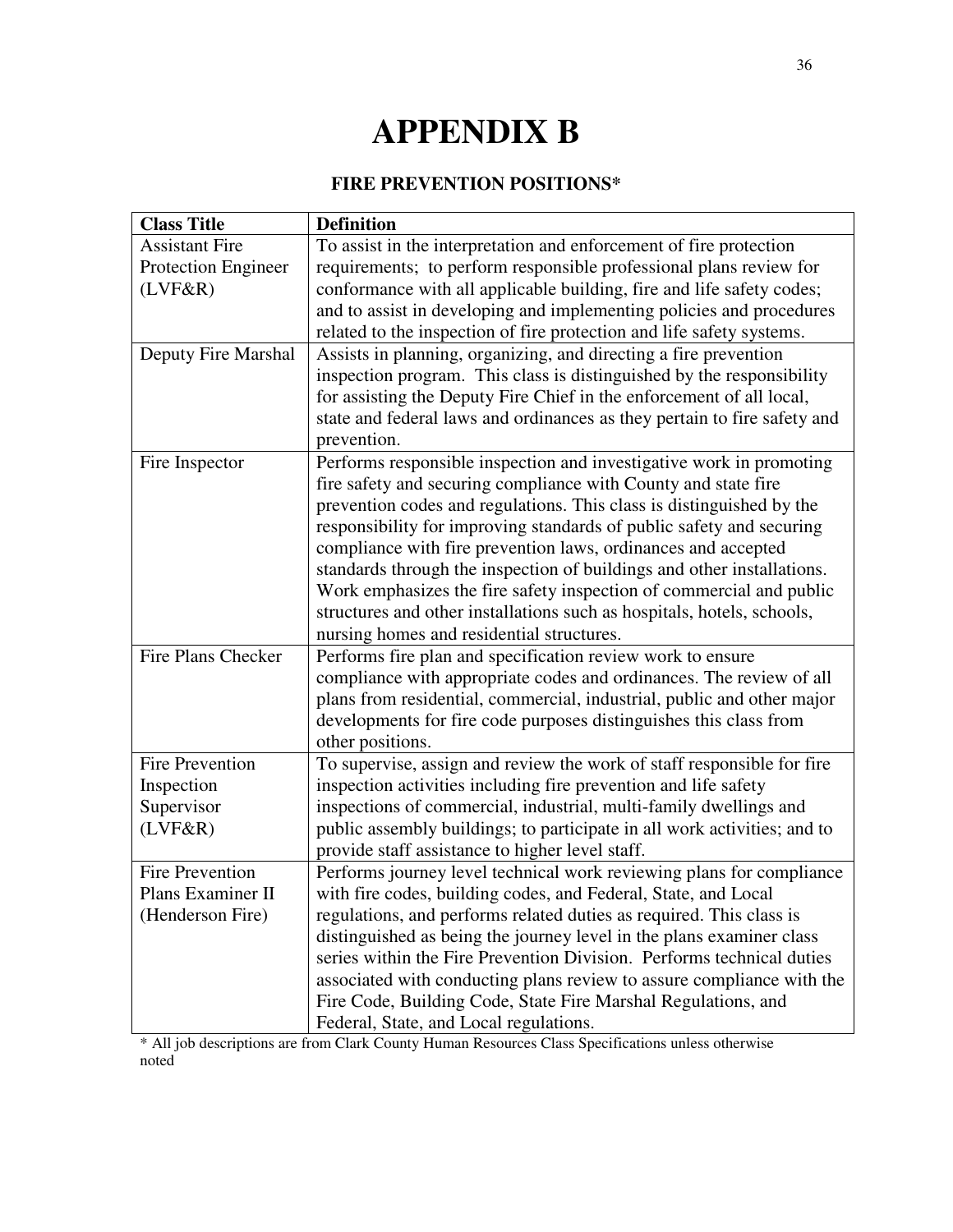### **FIRE SUPPRESSION POSITIONS**

| <b>Class Title</b>          | <b>Description</b>                                                         |
|-----------------------------|----------------------------------------------------------------------------|
| <b>Chief Fire</b>           | Administers, directs and supervises the fire investigative section of the  |
| Investigator                | Fire Department. This class is differentiated by the responsibility for    |
|                             | supervising the investigation of fires to determine the cause of the fire  |
|                             | and to mitigate incidents whether through arrest, civil litigation or      |
|                             | exceptional means.                                                         |
| <b>Emergency Medical</b>    | Plans, coordinates and monitors the work and training of paramedics        |
| <b>Services Coordinator</b> | and EMT's; coordinates services with area and regional emergency           |
|                             | medical service organizations; assists in supervision, planning and        |
|                             | coordinating a comprehensive EMS training program for the Fire             |
|                             | Department. Responsible for the coordination of the Fire Departments       |
|                             | Emergency Medical Service and Rescue Service. Work is performed            |
|                             | with considerable independence and is reviewed for overall                 |
|                             | effectiveness of emergency medical services provided to the public.        |
| <b>Emergency Medical</b>    | Supervises and performs operational, technical, and administrative         |
| Services Supervisor         | paramedic oversight during an assigned shift. This class is                |
|                             | differentiated by the responsibility for directing the activities of EMS   |
|                             | personnel assigned during a particular shift. Work is performed            |
|                             | independently within well-established policies and procedures, and is      |
|                             | reviewed through inspections, conferences and reports.                     |
| <b>Fire Battalion Chief</b> | This is responsible technical supervisory and administrative work in       |
|                             | directing a major section of the Fire Department, a fire battalion on an   |
|                             | assigned shift, or in serving on a specialized staff assignment. This      |
|                             | class is differentiated by the scope of authority and by the supervision   |
|                             | received. Work is performed with considerable independence, but            |
|                             | within established policy and procedure, and is reviewed for overall       |
|                             | effectiveness of the battalion in accomplishing its mission. Is primarily  |
|                             | responsible for disciplinary actions during assigned tour. Employees in    |
|                             | this class are responsible for the effective and efficient use of          |
|                             | apparatus, equipment and personnel in combat or other emergency            |
|                             | rescue operations.                                                         |
| Fire Captain                | Under general direction, supervises and performs operational, technical    |
|                             | administrative fire fighting and fire prevention activities, and is        |
|                             | responsible for the operational status and combat performance of a fire    |
|                             | company during an assigned duty tour. This class is differentiated by      |
|                             | the responsibility for directing the activities of fire fighting personnel |
|                             | assigned during a duty tour. Duties include supervising and                |
|                             | participating in fire inspection and prevention activities, proper         |
|                             | preventative maintenance, and operation of assigned equipment. Work        |
|                             | is performed independently within well-established policies and            |
|                             | procedures, and is reviewed through inspections, conferences and           |
|                             | reports.                                                                   |
| Fire Engineer               | Under direction, performs journey level fire fighting duties of a varied   |
|                             | and technical nature, drives and is responsible for the proper function    |
|                             | of a major item of fire equipment, such as a fire pumper. Primarily, this  |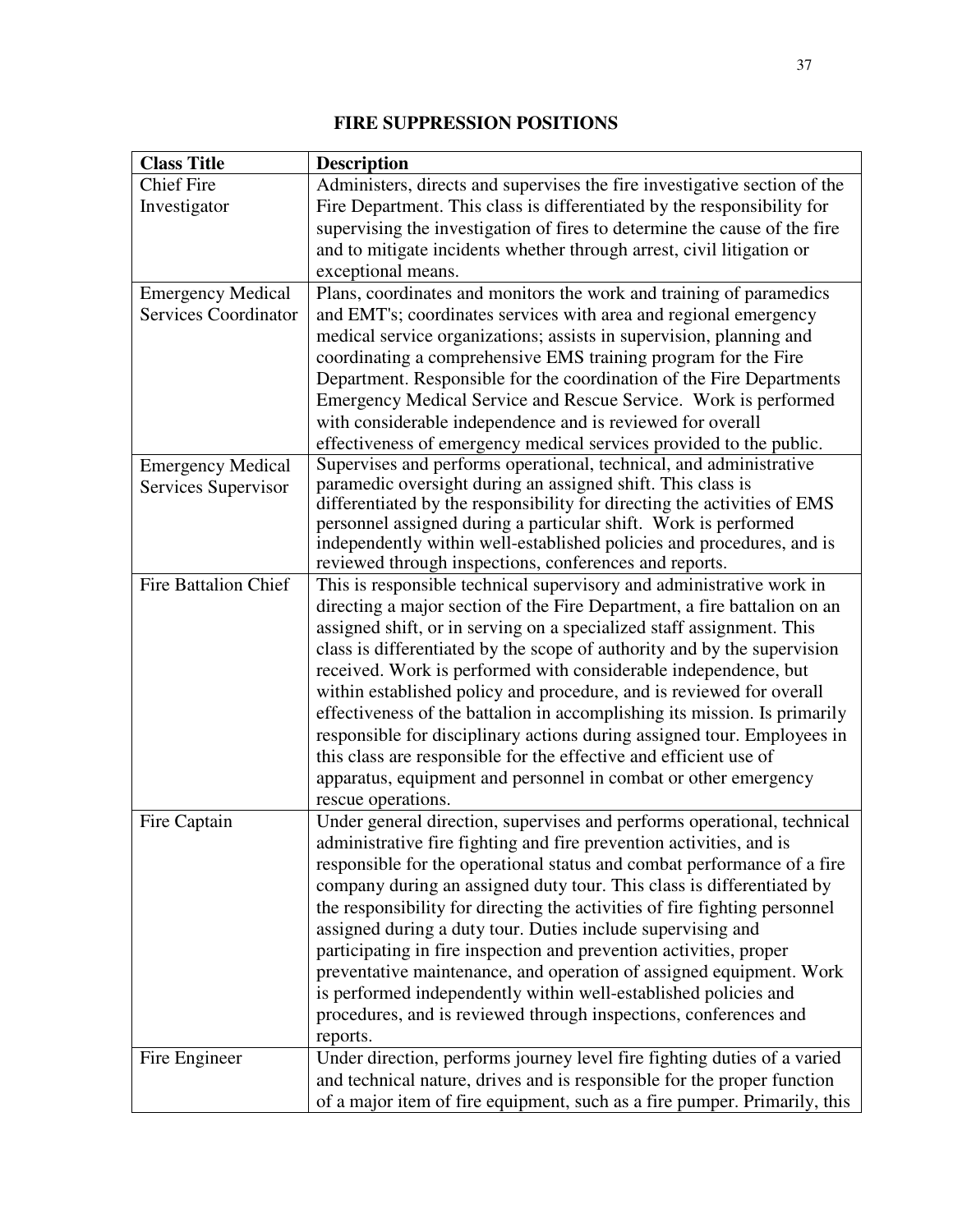|                       | class is responsible for driving an assigned vehicle and personnel to the    |
|-----------------------|------------------------------------------------------------------------------|
|                       | fire scene, sets up the operation of the equipment, maintains operation      |
|                       | of the equipment, and performs preventative maintenance when                 |
|                       | non-operational. Though work is performed under supervision, work            |
|                       | requires initiative, judgment, and knowledge of the fire service.            |
| Fire Fighter          | Under general supervision, performs firefighting work in combating,          |
|                       | extinguishing and preventing fires. Duties involve training for and          |
|                       |                                                                              |
|                       | participating in varied fire fighting and life rescuing duties and           |
|                       | activities in the protection of life and property. Although fire fighting is |
|                       | the most difficult and responsible area of activity, a major portion of      |
|                       | time is spent on continued training in the skills and techniques of fire     |
|                       | fighting, equipment operation, routine care and maintenance of fire          |
|                       | fighting equipment, apparatus, and fire department buildings and             |
|                       | grounds.                                                                     |
| Fire Investigator     | Performs fire investigations to determine origin and cause.                  |
|                       | Responsibility for conducting investigations to determine causes of          |
|                       | fires and to mitigate incidents through arrests or civil litigation          |
|                       | distinguishes this position from others in the fire service.                 |
| Fire Logistics        | Administers, directs and supervises a large and varied administrative        |
| Officer               | operation in the Fire Department. This class is distinguished by the         |
|                       | responsibility for supervision of staff services such as office              |
|                       | management, purchasing, accounting and maintenance activities to             |
|                       | include buildings and fire apparatus. Supervision is exercised over a        |
|                       | diverse staff of fire fighters, technical, clerical and other employees.     |
| Fire Systems          | Provides highly technical and analytical work in planning the overall        |
| Coordinator           | requirements for communications and computer services within the             |
|                       | County Fire Department. Responsible for identification and analyses of       |
|                       | requirements<br>and<br>problems,<br>systems<br>recommends<br>equipment       |
|                       | modification or additions to increase efficiency and effectiveness of        |
|                       | fire department operations.                                                  |
|                       |                                                                              |
| Fire Training         | Prepares, delivers and evaluates public safety training courses and          |
| Instructor            | classes which pertain to the fire service.                                   |
| Fire Training Officer | Leads, coordinates and directs the specialized functions and activities      |
|                       | of the Fire Department Training section. Responsible for the initial and     |
|                       | continued training of fire personnel in all aspects of emergency service.    |
| Fire Training         | Plans, coordinates, and conducts a comprehensive training program for        |
| Officer-Airport       | the Airport fire unit. This is a single class position in the Airport fire   |
|                       | unit. Its primary responsibility is centered in the development and          |
|                       | instruction of Airport fire personnel, particularly in the area of handling  |
|                       | aircraft emergencies.                                                        |
| Fire Volunteer        | Responsible for the supervision and administration of the Volunteer          |
| Coordinator           | Fire Departments and Ambulance Service under the administrative              |
|                       | direction of the Fire Department. Primarily, this class is responsible for   |
|                       | coordinating activities with Volunteer Fire Departments and the Clark        |
|                       | County Fire Department. Work is performed with considerable                  |
|                       | independence within established policy and procedures.                       |
|                       |                                                                              |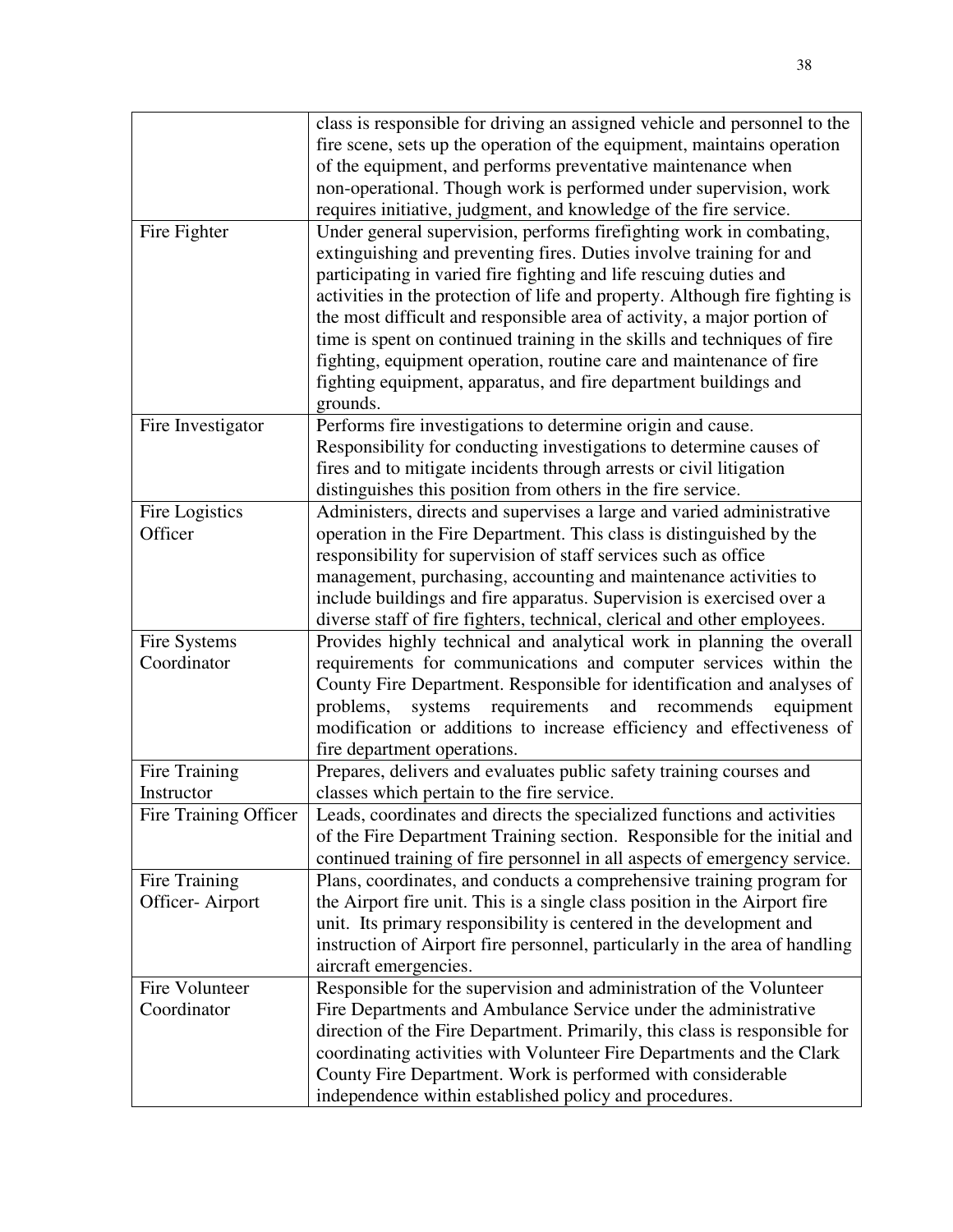#### **REFERENCES**

- Arthur, Michael B., Inkson, Kerr, and Pringle, Judith K. (1999). *The New Careers Individual Action and Economic Change.* London: Sage Publications. Chap. 1, 7, 9.
- Chubb, Mark. (1995, May). Firefighters: Trained to Prevent As Well As Protect*. Fire Engineering Magazine*. Retrieved March 7, 2002 from http://fe.pennnet.com/Articles/Article\_Display.cfm?Section=Archives&Subsectio n=Display&ARTICLE\_ID=58405& KEYWORD=prevention.
- Clark County Fire Department Standard Operating Procedures.
- Cogswell Polytechnical College: Degree at a Distance Program. www.cogswell.edu/ddp.html.
- Degree Plan OSU School of Fire Protection and Safety. www.okstate.edu/ceat/fpst/degreeplan.htm.
- Degree Plan Community College of Southern Nevada. www.ccsn.nevada.edu/degsheet/fsm\_aas.html.
- Dewhirst, H. Dudley. (1991). Career Patterns: Mobility, Specialization, and Related Career Issues. In Robert F. Morrison and Jerome Adams (Eds.), *Contemporary Career Development Issues.* (pp. 73-108). New Jersey: Lawrence Erlbaum Association.
- Duncan, John R. (1998, August). Time to Fine-Tune Training*. Fire Engineering Magazine*. Retrieved March 7, 2002 from http://fe.pennnet.com/Articles/Article\_Display.cfm?Section=Archives&Subsectio n=Display&ARTICLE\_ID=60499&KEYWORD=%22career%20development%2 2.
- Freidson, Eliot. (1994). *Professionalism Reborn*. The University of Chicago Press. Part IV.

Henderson Fire Department Standard Operating Procedures.

- Hicks, Nancy and London, Manuel. (1991). Career Decision Making. In Robert F. Morrison and Jerome Adams (Eds.), *Contemporary Career Development Issues.* (pp. 121-150). New Jersey: Lawrence Erlbaum Association.
- Krumboltz, John D. and Hamel, Daniel A. (Eds.) (1982). *Assessing Career Development*. California: Mayfield Publishing Company.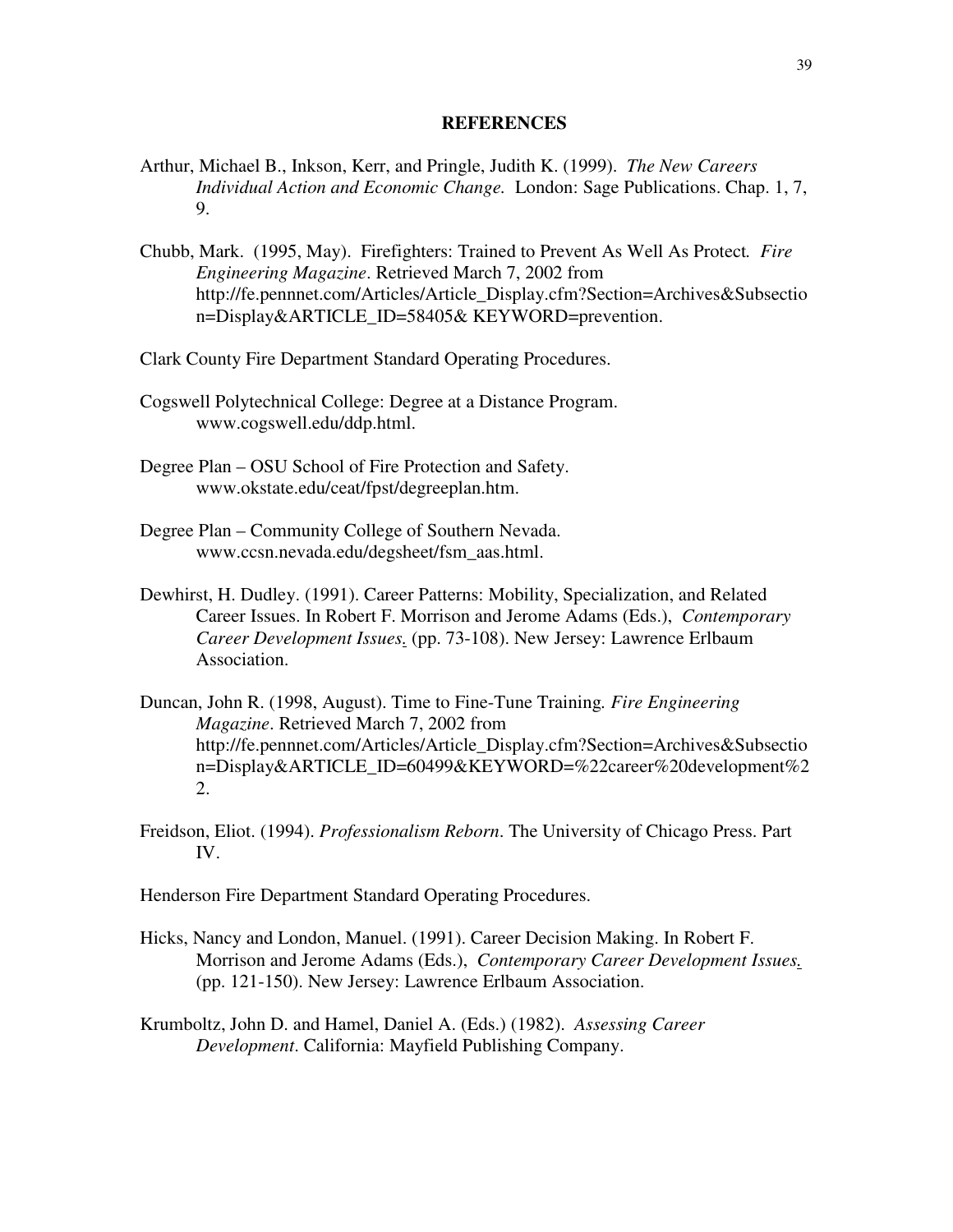- Miles, Raymond E. and Snow, Charles C. (1996). Twenty-First-Century Careers. In Michael Arthur and Denise Rousseau (Eds.), *The Boundaryless Career: A New Employment Principle for a New Organizational Era (pp. 97-115). New York:* Oxford University Press.
- Murphy, Jack J. (1996, June). The Basics of Fire Inspections. *Fire Engineering Magazine*. Retrieved March 7, 2002 from http://fe.pennnet.com/Articles/Article\_Display.cfm?Section=Archives&Subsectio n=Display&ARTICLE\_ID=59086&KEYWORD=prevention.
- National Fire Protection Association, NFPA 1031, "Standard for Professional Qualifications for Fire Inspector and Plan Examiner". 1998 Edition.
- New Program Puts Premium on Professionalism (1999, November). *Fire Chief Magazine*. Retrieved March 7, 2002 from http://www.industryclick.com/magazinearticle.asp?releaseid=5867&magazinearti cleid=73457&siteid=26&magazineid=157.
- Oceguera, John. (1998). *Fire Service Professionalism: What Are the Key Elements?* Nevada: University of Nevada, Las Vegas.
- Potts, Tom and Sykes, Arnold (1993). *Executive Talent How to Identify and Develop the Best.* Illinois: Business One Irwin. Chap. 5, 10.
- Staley, Michael F. (1998). *Igniting the Leader Within*. New Jersey: Fire Engineering Books & Videos.
- The Trials of Training. (February 1, 2001). *Fire Chief Magazine*. Retrieved March 7, 2002 from http://www.industryclick.com/magazinearticle.asp?releaseid=5871&magazinearti cleid=73538&siteid=26&magazineid=157.
- Thomas, David and Higgins, Monica. (1996). Mentoring and the Boundaryless Career: Lessons from the Minority Experience. In Michael Arthur and Denise Rousseau (Eds.), *The Boundaryless Career: A New Employment Principle for a New Organizational Era* (pp.268-281*).* New York: Oxford University Press.
- United States Fire Administration National Fire Academy Degrees at a Distance Program – Core Curriculum. www.usfa.fema.gov/nfa/tr\_ddp\_curr.htm.
- United States Fire Administration National Fire Academy. Higher Education. www.usfa.fema.gov/nfa/ne\_isc.htm.
- Wieder, Michael and Smith, Carol (Ed) (1998). *Fire Inspection and Code Enforcement*, *6 th Edition*. Oklahoma: Oklahoma State University.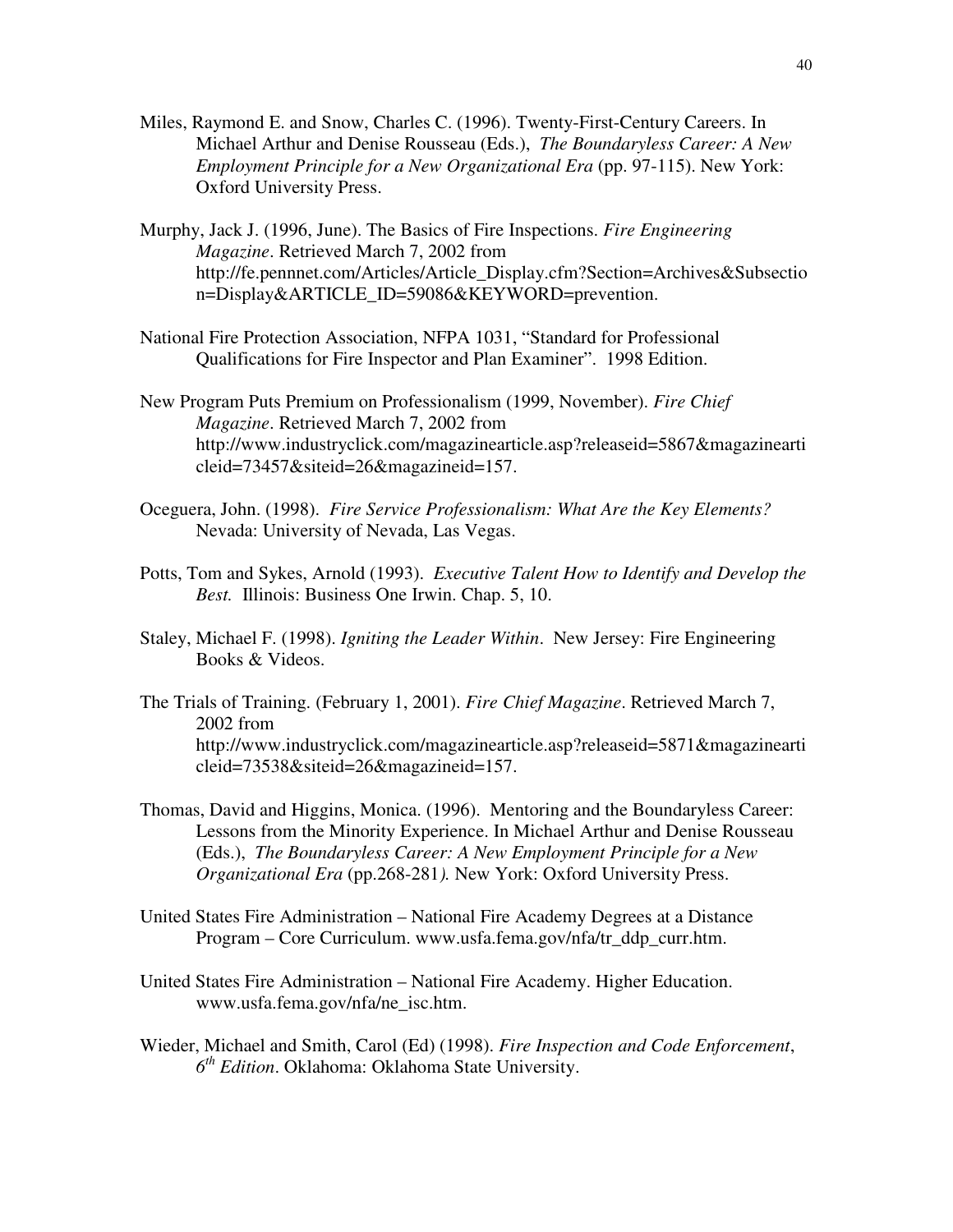#### **OTHER WORKS CONSULTED**

- Agreement 1998 2001 Between the City of Henderson, Nevada And General Sales Drivers, Delivery Drivers, and Helpers Teamsters Local #14 (Blue Collar Contract).
- Agreement Between The County of Clark State of Nevada and the International Association of Fire Fighters, Local 1908. July 1, 1998 to June 30, 2002.
- Agreement City of North Las Vegas and Local #1607 International Association of Fire Fighters, July 1, 1999 – June 30, 2004.
- An Agreement Between the City of Las Vegas and the International Association of Firefighters, Local 1285 Non-Supervisory. 1997 – 2001.
- Burris, Kenneth O. (2000, January). The Organizational Vision. *Fire Engineering Magazine*. Retrieved March 7, 2002 from http://fe.pennnet.com/Articles/Articles\_Display.cfm?Section=Archives&Subsecti on=Display&ARTICLE\_ID=58206&KEYWORD=%22career%20development% 22.
- City of Reno and Reno Firefighters Local 731, International Association of Firefighters, Labor Agreement, July 1, 2000 – June 30, 2005.
- Connealy, Chris. (2000, August 1). Texas-Sized Schoolin'. *Fire Chief Magazine*. Retrieved March 7, 2002 from http://www.industryclick.com/magazinearticle.asp?releaseid=5857&magazinearti cleid=73280&siteid=26&magazineid=157.
- Fire & Emergency Services Higher Education Conference, June  $2 4$ , 2001, Final Report.www.usfa.fema.gov/nfa.
- Fire Inspector I Certification, Certified Fire Protection Specialist Reference Materials. www.nfpa.org/ProfessionalDev/CertificationPrograms.
- Fire Science Academy: An Overview. University of Nevada, Reno. http://dce.unr.edu/fsa/overview.html.
- Hall, Richard and Adams, Barbara. (1998) *Essentials of Fire Fighting, 4th Edition*. Oklahoma: Oklahoma State University.
- Krumboltz, John D. and Hamel, Daniel A. (Eds.) (1982). *Assessing Career Development*. California: Mayfield Publishing Company.
- Mailick, Sidney, Hoberman, Solomon, and Wall, Stephen J. (Eds.) (1988). *The Practice of Management Development.* New York: Praeger.